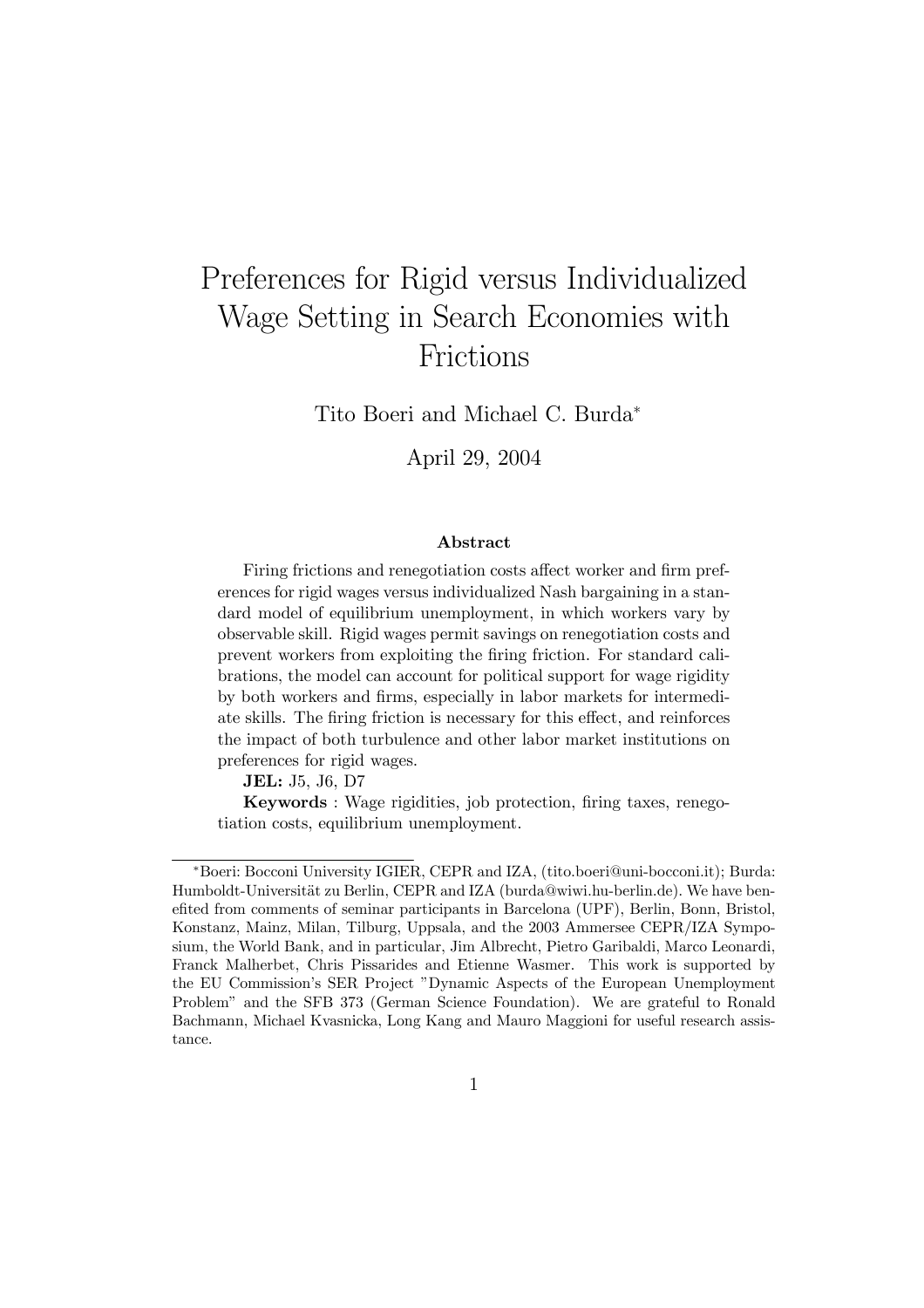## 1 Introduction

Although it is received wisdom among economists that wage rigidity reduces labor market efficiency and welfare, it is puzzling that a broad majority of industrial democracies - especially those in Europe - continue to retain institutions which set wages without reference to local productivity and labor market conditions. The coverage of such rigid wage agreements extends significantly beyond the presence of organised labor at the workplace: in France, "excess coverage" extends to almost 90 per cent of the workforce.<sup>1</sup> Support for rigid wages is large even in countries which have successfully reformed their labor markets and brought down unemployment. According to a 2001 Eurobarometer survey, 65% of EU citizens agree with the statement that "workers need strong unions to protect their interests". Similarly, a recent on-line survey on perceptions of institutions conducted by the McKinsey Company revealed that 60% of Germans consider labor unions to be important for society - compared with 66% for Greenpeace and 46% for ADAC, the German automobile club.

A number of economists in recent years, most notably St.-Paul (2000), have grappled with explaining how majorities can arise which favor the retention of institutional arrangements obstructing employment adjustment, such as employment protection legislation. This paper contributes to the literature by focusing on wage rigidity. It demonstrates, under fairly general conditions, that the presence of frictions in equilibrium models of unemployment can generate worker and firm preferences for rigidities in wage setting. The equilibrium search and matching model made popular by Mortensen and Pissarides (1994, 1999a,b) (henceforth MP) delivers the framework for analysis. We distinguish between jobs with match-surplus shared by employers and workers in a decentralised fashion (flexible-wage regime), and those with wages determined outside the parameters of the individual employment relationship (rigid-wage regime).

For our results to obtain, frictions are necessary. We consider two in the MP framework. The first, which is novel, is that worker-firm matches are subject to unavoidable renegotiation costs when productivity changes. These renegotiation costs occur in the individually bargained wage regime and are seen as an inherent aspect of decentralized labor markets. Flexible wage

<sup>&</sup>lt;sup>1</sup>See Boeri, et al. (2001), and Ebbinghaus and Visser (2000) for more details on excess coverage.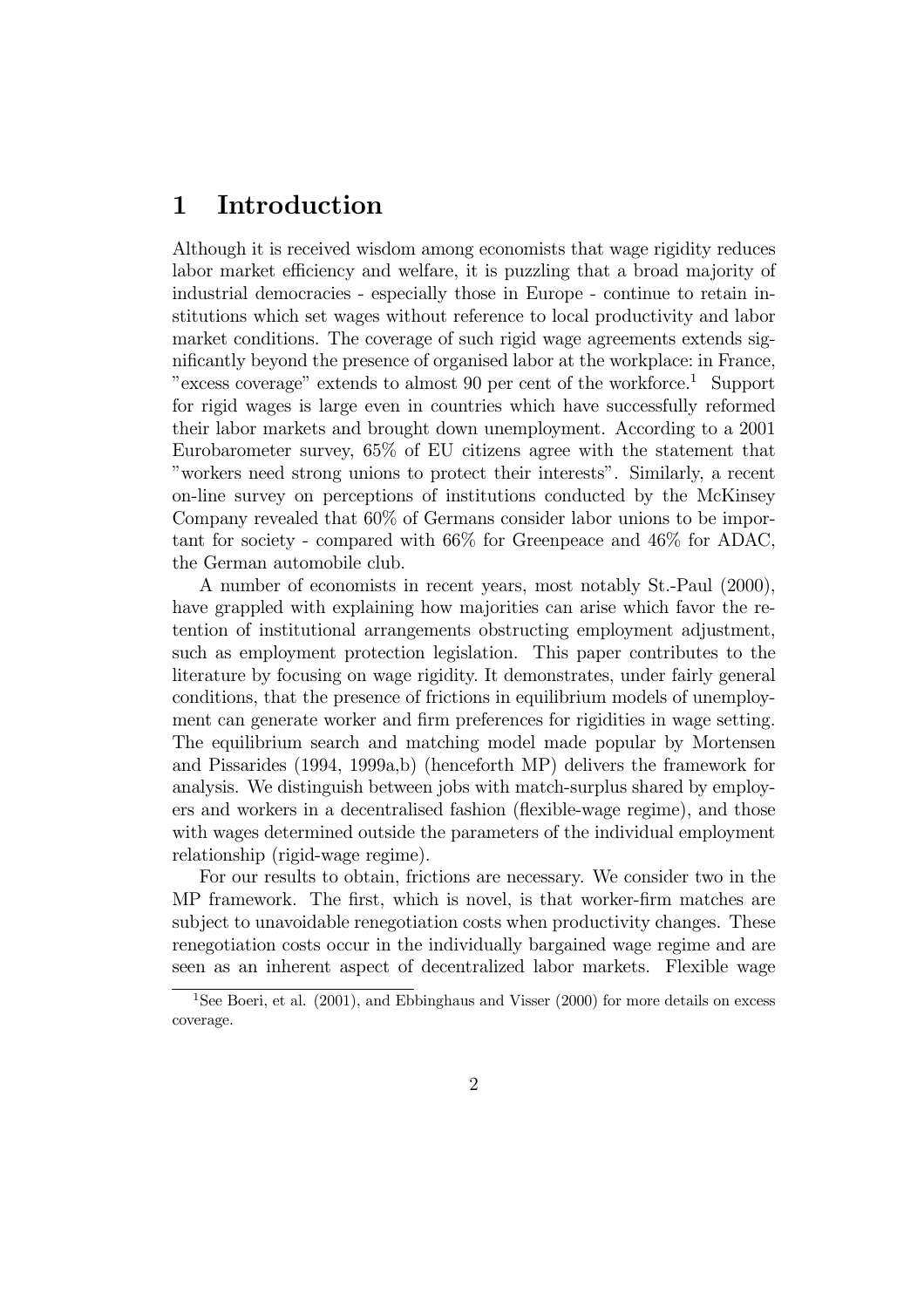setting in a competitive search market is compared with a rigid-wage labor market, in which pay is determined without reference to individual match productivity or labor market slack. The second distortion in the model is a firing tax imposed on separations. While the impact of firing taxes has been studied extensively, their interaction with other labor market institutions is less well-understood.<sup>2</sup>

We show that workers of different skill levels have different preferences over rigid versus flexible wage setting. Using a calibrated version of the model, we can identify significant regions of the skill distribution for which a fixed wage regime is preferred to one in which wages are determined by individual Nash-bargaining. The intuition for our result is straightforward: under Nash-bargaining, a firing tax influences wages positively, because after a match is established, workers cannot commit not to exploit the worsened fallback of firms. Rigid wages provides a mechanism which eliminates this holdup, and this leads to greater job creation, ceteris paribus. The model predicts that support for the rigid-wage regime is stronger at intermediate rather than low skills levels, contrary to conventional wisdom. This is because rigid wages tend to increase job destruction and reduce job creation for the least skilled. Another finding is that while renegotiation costs can increase the value of rigid wage regime to workers, this effect requires the existence of firing frictions. Firing taxes are also found to interact with firm setup or vacancy costs in that the latter increase support for rigid wages in the presence of firing frictions. These complementarities can explain "clusters of institutional rigidities" observed in OECD countries (St.-Paul 2004). Finally, we find that preferences for the rigid wage regime are stronger, notably at the upper end of the skill distribution, when there is more turbulence in the labor market, even when renegotiation costs are negligible.

In the next section, we introduce renegotiation costs in the benchmark MP model of equilibrium unemployment and contrast its behavior with an alternative in which wages are determined by systematic productivity according to an exogenous, rigid rule. Section 3 considers preferences of workers and firms for the two regimes in the context of a calibrated version of the model. Section 4 evaluates how preferences for rigid wages vary in response to changes in underlying institutions. Section 5 concludes.

<sup>&</sup>lt;sup>2</sup>See Ljungqvist (2002) for a survey of theoretical work on the frequently ambiguous effects of severance regulation. Ljungqvist and Sargent (2002) have studied interactions between firing taxes and unemployment benefits. Similar interactions in a different model setting have been studied by Coe and Snower (1997).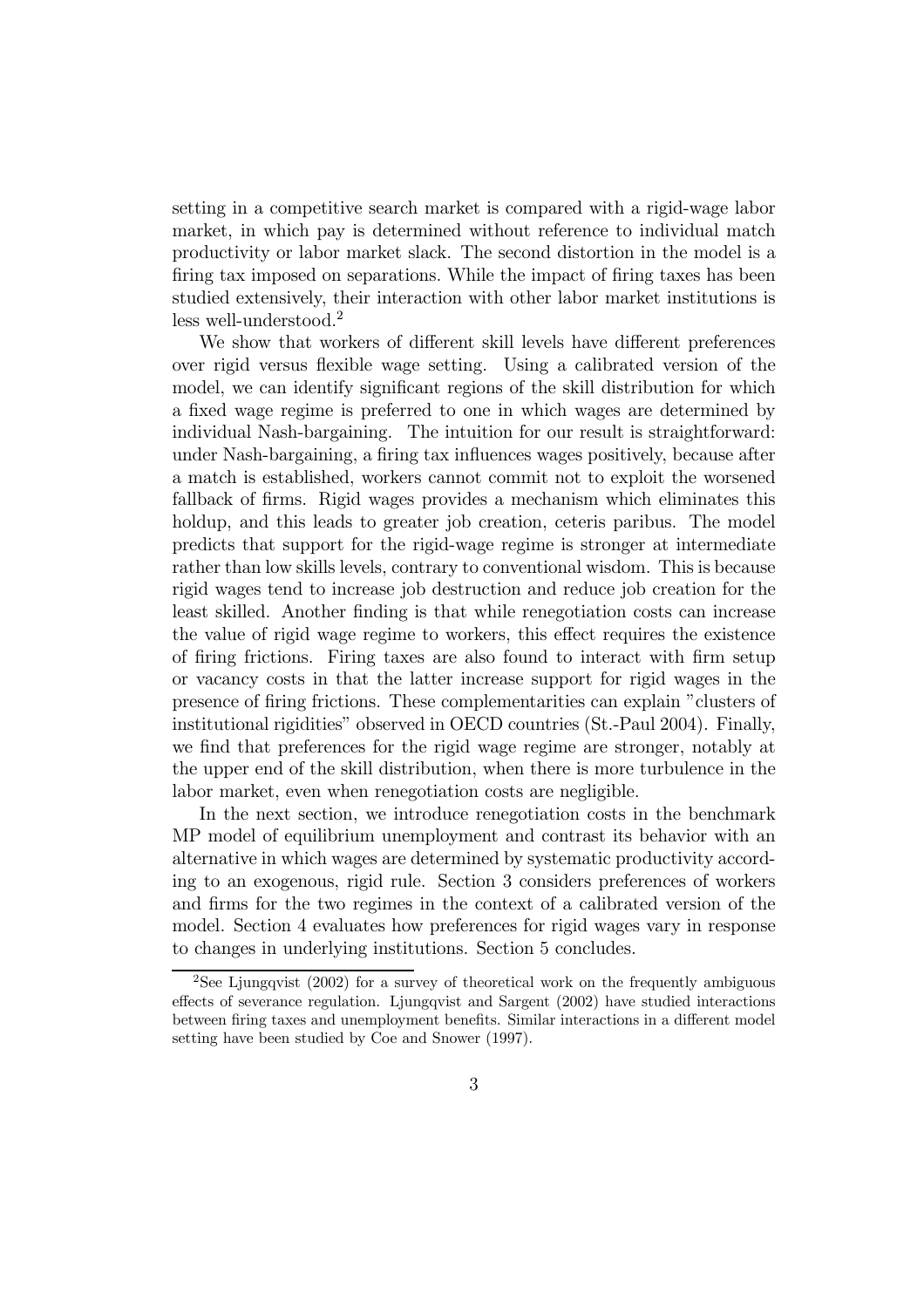## 2 Flexible versus Rigid Wage Determination in Equilibrium Unemployment

#### 2.1 General description

Consider a continuum of labor markets indexed by  $s \in (0,1]$  where s is a deterministic and observable component of worker productivity. Workers cannot change their skill level, and supply their labor inelastically; they are either unemployed or employed. Firms either produce with one worker, or search with an open vacancy. They can enter freely and search in any labor market at zero cost, but must pay a periodic search, setup or recruitment cost of sk per unit period. Firms can work with all types of workers but only one at any given point in time, and cannot search while employing a worker. When matched, a firm and a worker generate periodic productivity sx, where  $x \in (0,1]$  is a match-specific component referred to as a "shock." For production to occur, a worker must be matched with a job. All new matches (i.e. filled jobs) begin at the highest possible value of  $x(x = 1)$ . Immediately thereafter, match productivity changes at Poisson frequency  $\lambda$ , in which case it is a random draw with a fixed, known cumulative distribution  $F(x)$ .

In both regimes, an exogenous firing tax  $sT$  is levied on termination of job-worker matches, with  $T < \frac{1}{r+\lambda}$ . It is paid to a third party (i.e. is dissipated) and can be thought of as pure deadweight loss, induced either by natural aspects of the employment relationship, or, more likely, by government regulation. These include legal fees paid to lawyers and other third parties when severance is contested, as well severance-related strikes, sabotage, or court-initiated delays in termination of labor contracts. This firing tax is to be distinguished from severance compensation (a lump-sum transfer from employer to employee upon severance), which in principle can be offset by a compensating wage adjustment (see Lazear 1990, Burda 1992, Garibaldi and Violante 2004).

### 2.2 Steady-State Equilibrium State Valuations in a Labor Market of Skill s

Flexible wage regime We first define steady-state, equilibrium valuations of unemployment and employment in a market for labor of arbitrary skill s,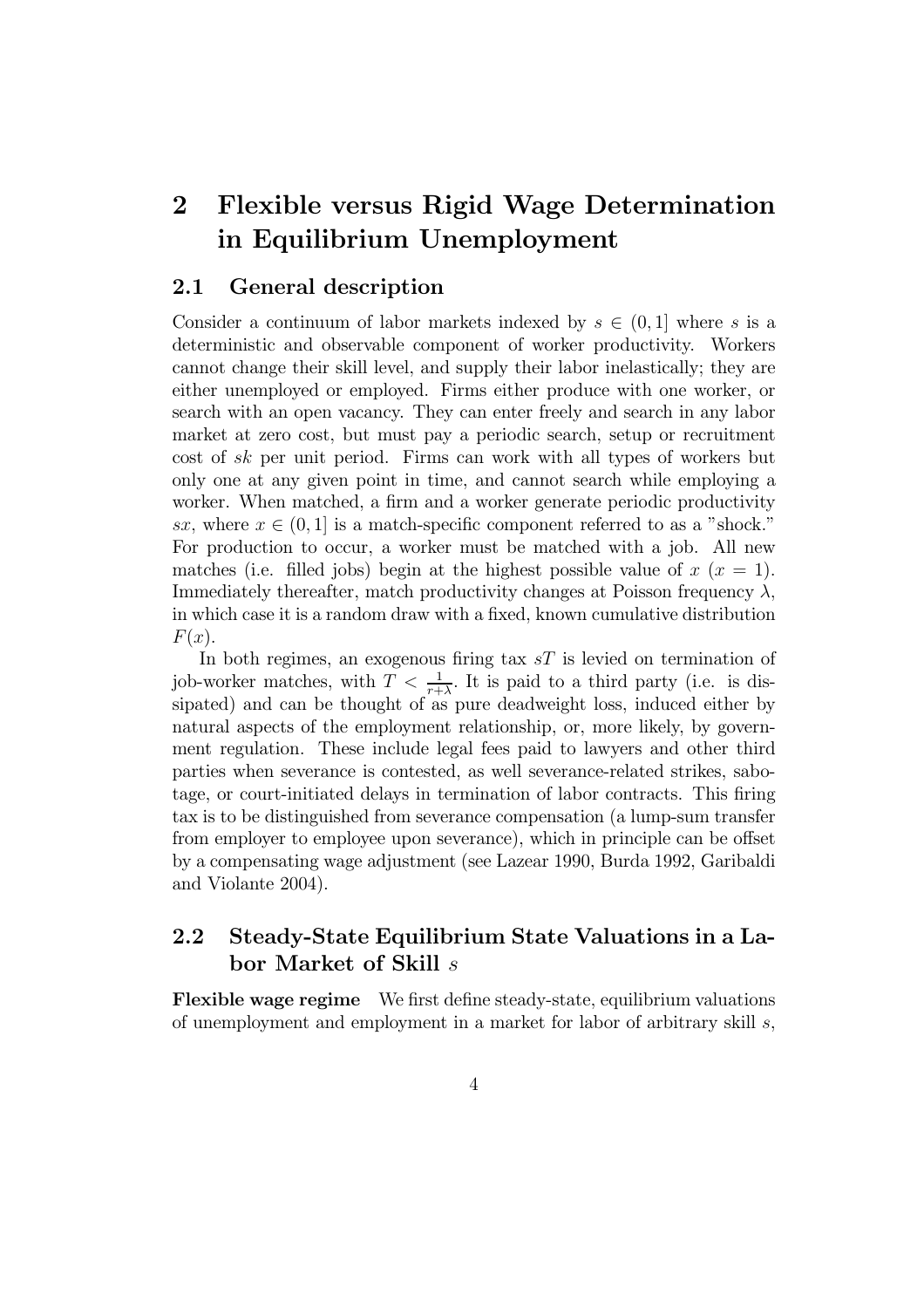when wages are perfectly flexible.<sup>3</sup> Given our assumptions, the valuation by workers of unemployment  $(U)$ , and employment  $(W(x))$ , and of an open vacancy  $(V)$  versus a job  $(J(x))$  is given by the following four functional equations:

$$
rU = b + \theta q(\theta) [W(1) - U]
$$
 (1)

$$
rV = -sk + q(\theta) [J(1) - V]
$$
 (2)

$$
rW(x) = w(x) + \lambda \int_{R}^{1} (W(z) - W(x) - \rho) dF(z) + \lambda F(R)(U - W(x)) \quad (3)
$$

$$
rJ(x) = sx - w(x) + \lambda \int_{R}^{1} ((J(z) - J(x))dF(z) + \lambda F(R)(V - sT - J(x)).
$$
 (4)

Equations (1) through (4) set normal returns on capitalized valuations of labor market states to their expected periodic payouts. In equation (1), the flow yield from the valuation of the state of unemployment at interest rate  $r$  is equated to income in unemployment or leisure equivalent  $b$ , plus an expected "capital gain" stemming from finding new employment at  $x = 1$ . The ratio of vacancies to unemployment  $\theta \equiv v/u$  is a sufficient statistic for labor market tightness and arises from a constant-returns-to-scale matching function  $m = m(u, v)$ ; the probability of a vacancy matching with an unemployed worker is  $q = \frac{m(u,v)}{v} = m(\theta,1)$ , with  $q'(\theta) < 0, q''(\theta) > 0$ , and lim  $\lim_{\theta \to 0} q(\theta) = \infty$ ; the probability of an unemployed worker meeting a vacancy is thus  $\frac{m(u,v)}{u} = \frac{\theta m(u,v)}{v} = \theta q(\theta)$ . Equation (2) determines the valuation of an unfilled vacancy. Given an assumed common startup productivity level for all worker-job matches  $(x = 1)$ , it follows that all vacancies in a given labor market are identical ex-ante.

The function  $W(x)$  in (3) returns the value of employment in a job-worker match with current productivity x. Given x, the implicit rate of return on the asset  $W$  is equal to the current wage, which may also depend on  $x$ , plus the expected capital gain on the employment relationship. Our model is different from the standard MP model in that it incorporates a cost of renegotiation,  $\rho$ , which is paid whenever the Poisson match-specific productivity shock occurs in order for the match to continue. Formally, the worker

<sup>&</sup>lt;sup>3</sup>Where it is understood to hold for any arbitrary skill group, the subscript for s is suppressed for notational convenience.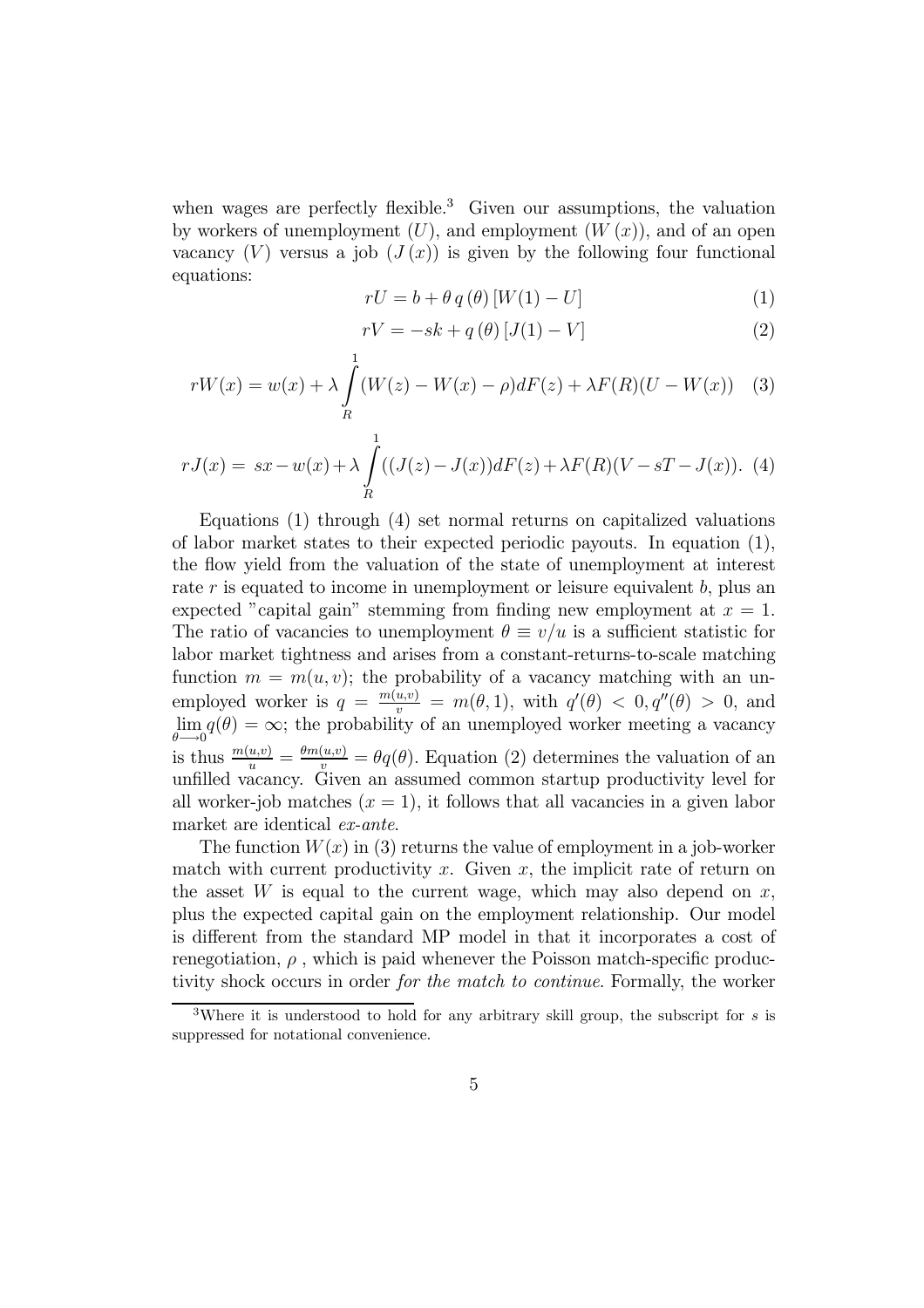pays this cost, but since wages are bargained, both parties will ultimately share the costs of renegotiation in equilibrium. For simplicity, we assume that the renegotiation cost is unavoidable and represents frictions inherent to the continuation of a flexible wage contract. One interpretation of  $\rho$  is an unavoidable investment necessary to maintain the existing employment relationship, given that the shock has occurred. Employers' surveys suggest that renegotiation, bargaining, information and organisational costs associated with wage adjustments to plant-level productivity changes can be substantial and discourage the adoption of productivity-related pay structures, even in non-unionised firms.<sup>4</sup>

The lower bound of the definite integral, R, is the endogenous cutoff or threshold value of productivity. If idiosyncratic productivity x falls below  $R$ , the match is no longer profitable and is destroyed. Because match dissolution allows the worker-firm pair to avoid paying  $\rho$ , the equilibrium value of R will reflect savings on the renegotiation cost realized when the match is destroyed. A similar arbitrage argument determines the valuation to a firm of a filled job in  $(4)$ , given the current realization of x and for a worker of skill level s.

Rigid wage regime By assumption, renegotiation costs can be avoided only by match dissolution. In contrast, they are not incurred at all in the rigid-wage regime, which we now describe. A rigid (or collective) wage labor market is one where labor compensation is independent of local or idiosyncratic influences; i.e. match productivity or market tightness in the particular skill category. It will, however, depend on skill s. We will denote this rigid-wage as  $w^r$ . Wage renegotiation costs can be avoided in the rigid-wage regime, where, by construction, the equilibrium state valuations by workers  $U<sup>r</sup>$  and  $W<sup>r</sup>$  in a labor market of skill s are independent of idiosyncratic productivity  $x$ :

$$
rU^{r} = b + \theta^{r} q\left(\theta^{r}\right) \left[W^{r} - U^{r}\right] \tag{5}
$$

$$
rV^{r} = -sk + q\left(\theta^{r}\right)\left[J^{r}(1) - V^{r}\right]
$$
\n<sup>(6)</sup>

$$
rW^{r} = w^{r} + \lambda F(R^{r})(U^{r} - W^{r})
$$
\n<sup>(7)</sup>

<sup>&</sup>lt;sup>4</sup>In a survey conducted in September 2000 among 300 small and medium-sized Italian firms, about one-third of the respondents cited wage negotiation costs as a major drawack of plant-level bargaining. Significantly, the employers most concerned about wage negotiation costs were firms in which unions were not represented at the workplace. See www.frdb.org for more details.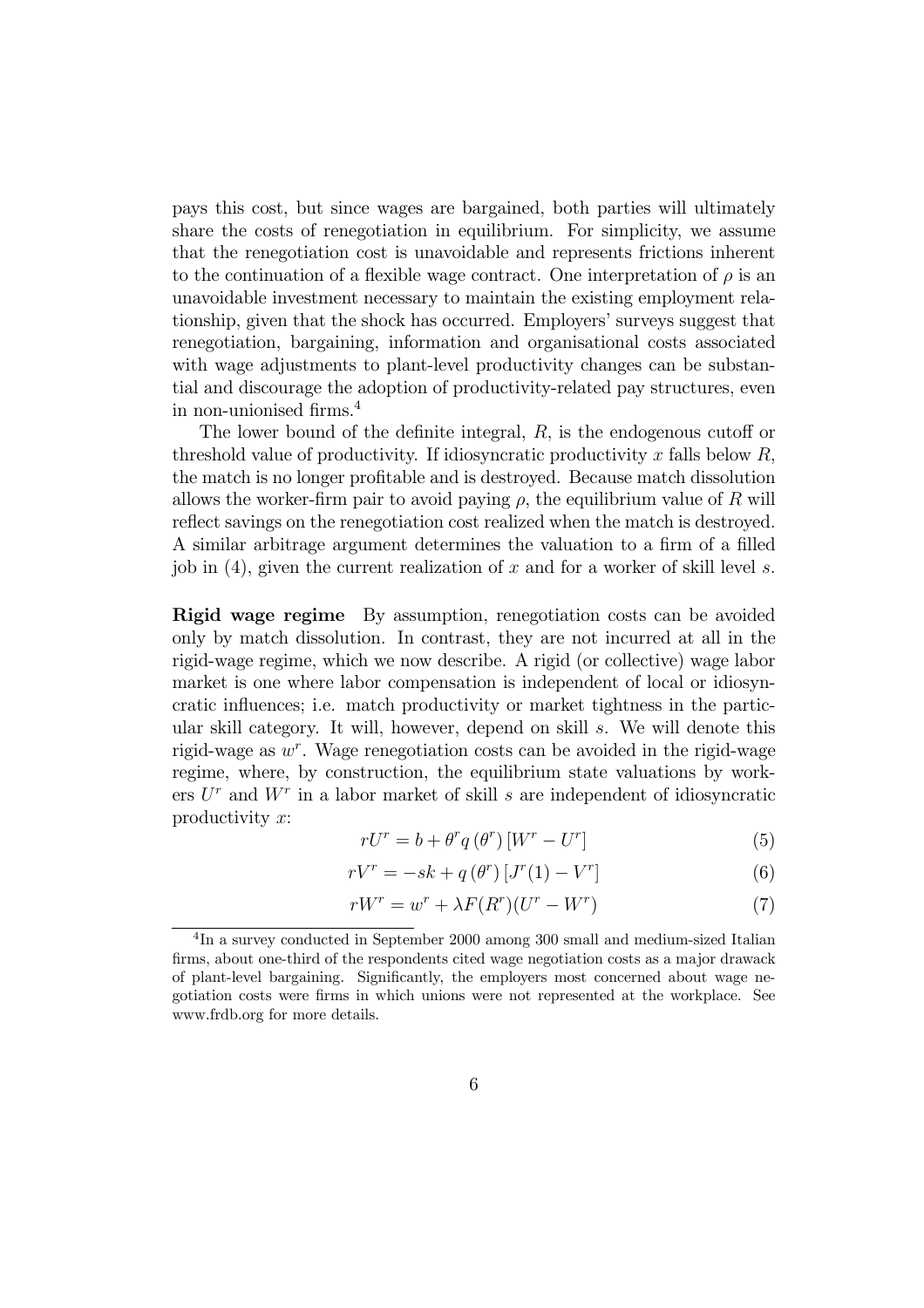$$
rJ^{r}(x) = sx - w^{r} + \lambda \int_{R^{r}}^{1} ((J^{r}(z) - J^{r}(x))dF(z) + \lambda F(R^{r})(V^{r} - J^{r}(x) - sT) \tag{8}
$$

The interpretation of equations (5) through (8) is similar to those of the previous section. Here  $R^r$  is the reservation productivity from the employer's perspective, which applies to a match in the rigid-wage regime; the job is destroyed for realizations of x lower than  $R^r$ . As in the flexible wage case,  $R^r$  will take different values for different skill levels and depend on  $w^r$ ,  $\phi$ , T and other parameters. Below, we will specify  $w<sup>r</sup>$  in more detail. At this point, it is natural to impose a participation constraint on employment  $W^r \geq U^r$ , where  $U^r$  denotes the value of unemployment for a worker in the rigid wage segment.

Valuation of vacancies in equilibrium There are no restrictions on the entry of firms in any skill segment. Hence, in both regimes the equilibrium value of vacant jobs will satisfy the free entry condition  $V = V^r = 0$ . In the flexible wage regime, (2) becomes

$$
J(1) = \frac{sk}{q(\theta)},\tag{9}
$$

and in the rigid-wage regime

$$
J^r(1) = \frac{sk}{q(\theta^r)}.\tag{10}
$$

#### 2.3 Wage Determination

Flexible wage regime In the individualized wage setting regime, workers' remuneration is determined by a Nash sharing rule.<sup>5</sup> For an existing match in the competitive labor market, the Nash-bargained wage is given by

$$
w(x) = \arg\max_{w} [W(x) - U]^{\beta} [J(x) + sT - V]^{(1-\beta)}
$$

yielding the first order condition

$$
W(x) - U = \beta [J(x) + W(x) + sT - V - U].
$$
 (11)

<sup>&</sup>lt;sup>5</sup>Here we follow MP (1999a,b) and Pissarides (2000); for details see the Appendix. Detailed derivations of these and other results in this paper are available in a longer appendix available from the authors upon request.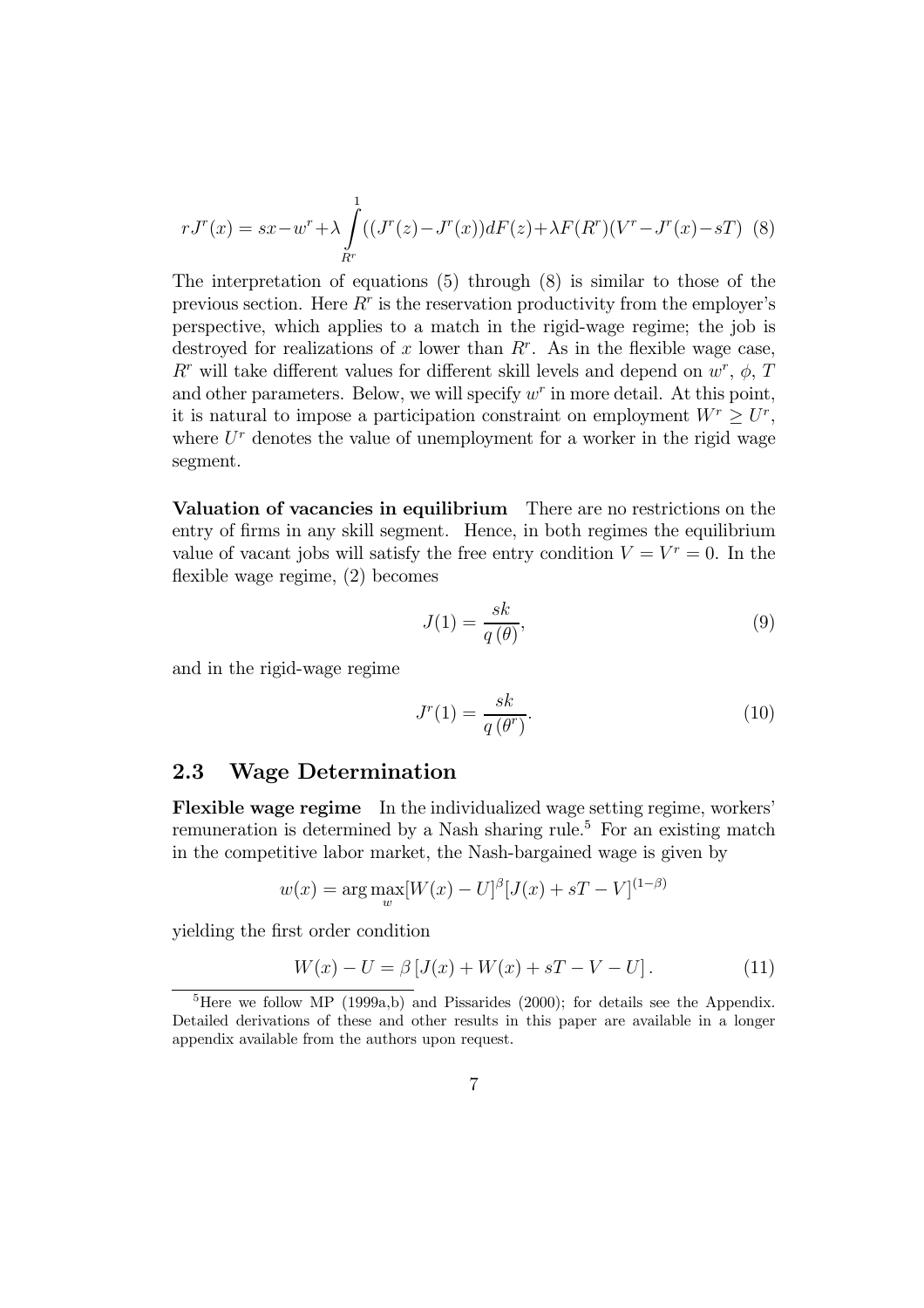It is convenient to solve first for the steady-state valuation of unemployment U. Combining (9) and  $V = 0$  with (11) evaluated at  $x = 1$  and inserting the result into (1) yields

$$
rU = b + \frac{\beta sk\theta}{1 - \beta}.\tag{12}
$$

The equilibrium state valuation of unemployment is linear in  $\theta$ , which is a sufficient statistic for tightness in labor markets. Following Mortensen and Pissarides (1999a,b) we use (12) to obtain the equilibrium wage rule:

$$
w(x) = (1 - \beta) [b + \lambda (1 - F(R))\rho] + \beta s (k\theta + x + rT).
$$
 (13)

Notice that the equilibrium wage depends not only on familiar parameters such as b (the monetary value of unemployment or leisure),  $\theta$  (labor market tightness), x (match productivity), and T (firing tax), but also on  $\lambda$ , the shock probability, and the renegotiation cost  $\rho$ . These latter two factors are more important, the more likely a job is to *survive*  $(1-F(R))$ . Idiosyncratic productivity shocks which do not lead to match dissolution make the worker partially liable for renegotiation costs. By abandoning the match and passing into unemployment, renegotiation costs can be avoided; consequently, a higher wage is needed to indemnify for this contingency. Effectively, the fallback of the worker is increased by the savings on future renegotiation costs that is implied by a breakdown of negotiations and spell of unemployment.<sup>6</sup> The more power the employer has, the more likely the wage will reflect this "compensating differential" as opposed to insider rents. In contrast, bargaining power of workers links wages more tightly with idiosyncratic productivity, local market conditions, as well as the lock-in effect of the firing tax.

Rigid wage regime Rigid wages are assumed to depend positively on observable productivity s, so  $w^r = w^r(s)$  with  $\frac{dw^r}{ds} > 0$ . We parametrize the wage schedule by

$$
w^r = \overline{w} + \phi s \tag{14}
$$

with  $0 < \phi < 1$ , where  $\overline{w} > b$  is a social minimum or minimum wage, while  $\phi$ reflects skill-dependence of compensation independent of match productivity. Low values of  $\phi$  suggest "egalitarian" wage structures, with higher values linking pay more tightly to systematic (deterministic) productivity.

 $6$ Notice that the hold-up problem (Malcomson, 1997) does not arise in this context because the incidence of  $\rho$  is, by assumption, not subject to negotiation.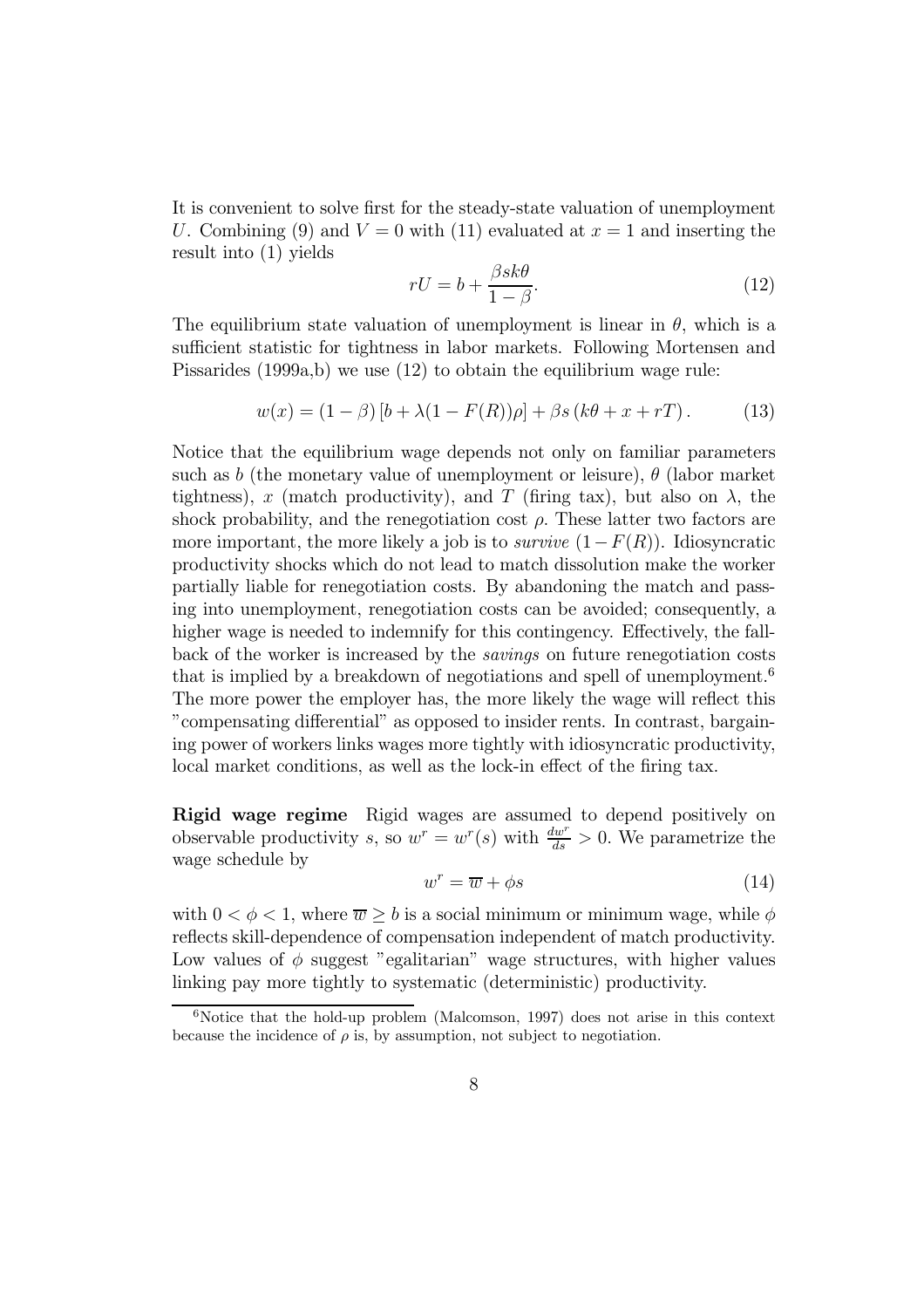#### 2.4 Job Creation, Destruction and Equilibrium

#### 2.4.1 Job Creation

Flexible wage regime The derivation of the job creation condition in the flexible regime follows Pissarides (2000):

$$
\frac{(1-\beta)(1-R)}{r+\lambda} - T = \frac{k}{q(\theta)}.
$$
\n(15)

This condition on R and  $\theta$  is represented in the left panel of Figure 1 by the downward-sloping JC-curve (for job creation).<sup>7</sup> Note that neither s nor  $\rho$ affects the position of the JC curve. Wage renegotiation costs do not affect the incentive to create a job at any given skill level, but rather influence the viability of the job via the surplus available to the match. Insofar as setup costs are proportional to skill in the particular labor market, there is no bias on the job creation margin in favour of a particular skill level.

Rigid wage regime The job creation condition for a job in the rigid wage labor market is shown in the Appendix to be given by

$$
\frac{1 - R^r}{r + \lambda} - T = \frac{k}{q(\theta^r)}.
$$
\n(16)

The JC curve in the rigid labor market is plotted in the right panel of Figure 1. It remains strictly downward sloping in  $(\theta^r, R^r)$ -space, since  $q' < 0$ , and lies everywhere above that of the competitive labor market. It is also independent of skill level s.

#### 2.4.2 Job Destruction

Flexible wage regime As in the MP model, jobs are destroyed when productivity falls below its corresponding reservation or threshold level. In the individual-bargaining regime,  $R$  is implicitly defined for each skill s by the condition

$$
J(R) = -sT.\t(17)
$$

<sup>&</sup>lt;sup>7</sup>Implicit differentiation of (15) gives  $\frac{dR}{d\theta} = \frac{(r+\lambda)kq'}{(1-\beta)sq^2}$ , where f is the density associated with F. Since  $q'(\theta) < 0$ ,  $\frac{dR}{d\theta} < 0$  unambiguously.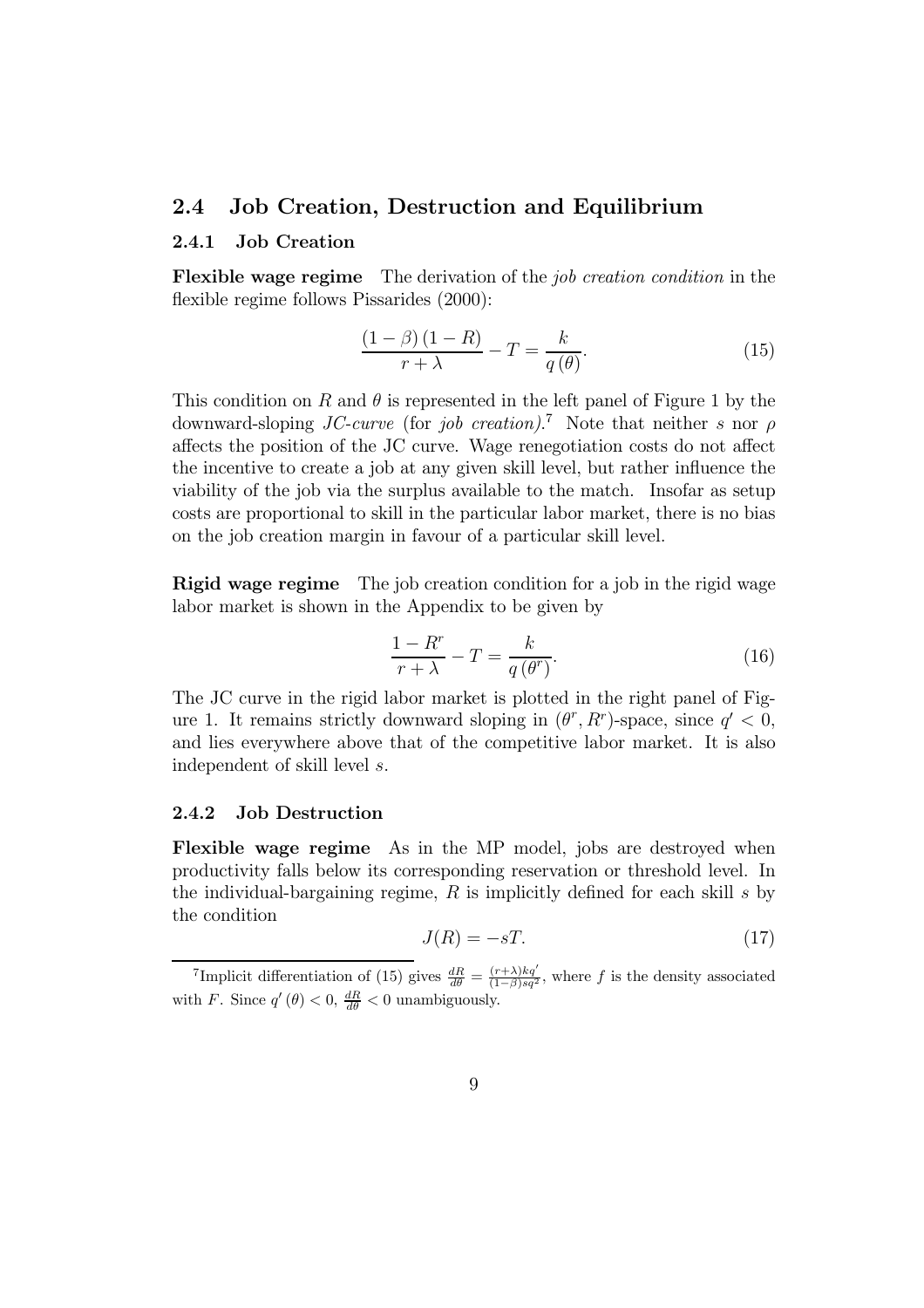At the same time, Nash bargaining also implies that R satisfies the zero match-surplus condition:

$$
J(R) + sT - V + W(R) - U = 0 \tag{18}
$$

and, given the free entry condition  $V = 0$ , it follows that

$$
W(R) = U,
$$

that is, in this regime separations are privately, but not necessarily socially, efficient in the sense of Hosios (1990).

The reservation productivity level for the competitive search market, R, is determined implicitly by the *job destruction* condition<sup>8</sup>:

$$
sR + \frac{s\lambda}{r+\lambda} \int_{R}^{1} (z-R)dF(z) + rsT = b + \frac{\beta sk\theta}{1-\beta} + \lambda \left[1 - F(R)\right]\rho \tag{19}
$$

The left-hand side is the flow benefit of a continuing match with productivity  $R$ ; this is the current flow product plus the option value deriving from possible future improvements over the following time interval. The right-hand side represents the (opportunity) costs of maintaining the match at the threshold value of idiosyncratic productivity, plus the expected value of renegotiation costs. This job destruction (JD) condition defines an upward-sloping curve in the  $(\theta, R)$  space, which we show in the left panel of Figure 1.<sup>9</sup>

Rigid wage regime The hallmark of the rigid wage regime is that the value of a job to the employee is independent of match productivity. Hence, the set of idiosyncratic productivities for which the job is destroyed will not necessarily coincide with those for which the job has zero value to the worker. Rather, the participation constraint implies that for a given skill level,  $W^{r}(R^{r}) = W^{r} > U^{r}$ . In rigid-wage labor markets, the "consensual" dissolution of an employment relationship no longer applies, and there are always too many separations from the workers' perspective. Separations are inefficient in the sense that for some range of productivities workers will be fired, but at the given wage, they would prefer to continue working. *Except* 

<sup>8</sup>The derivation of this condition is standard and can be found in Mortensen and Pissarides (1999b) or Pissarides (2000).

<sup>&</sup>lt;sup>9</sup>Differentiate (19) and solve for  $dR/d\theta$  to obtain  $\frac{dR}{d\theta} = \frac{\frac{\beta k}{1-\beta}}{s\left[1-\frac{\lambda}{r+\lambda}(1-F)\right]+\lambda f\rho} > 0.$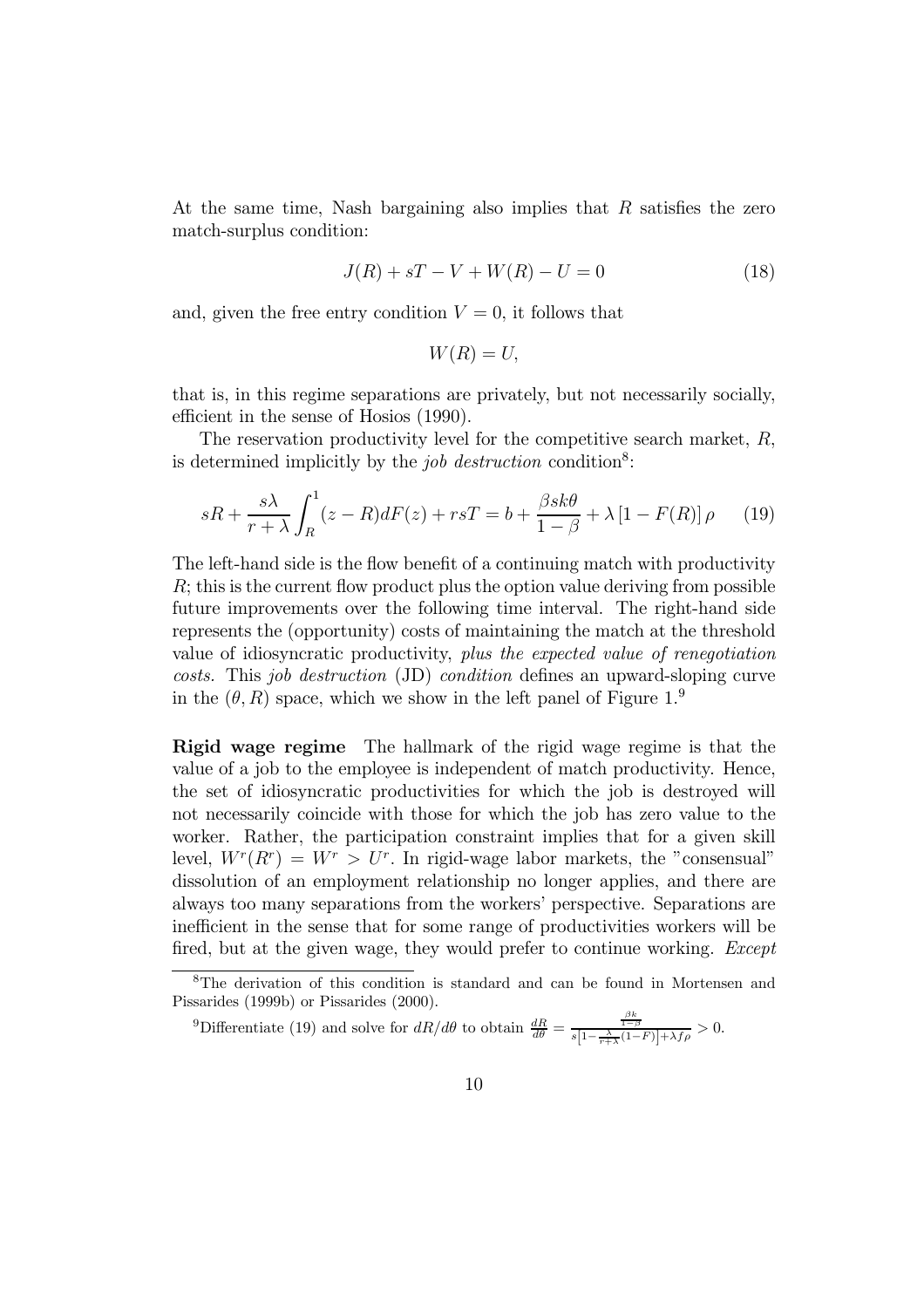on a set of measure zero, there are only involuntary layoffs in the rigid wage regime. In contrast, quits and layoffs are indistinguishable in the flexible wage regime.<sup>10</sup>

Because the rigid wage is not the outcome of individual level bargaining, surplus division obeys a rule of the residual claimant type. Let  $S<sup>r</sup>(x)$  be the total surplus resulting from a match for any s, so for any  $x \in [R^r, 1]$ 

$$
J^{r}(x) = \max(-sT, S^{r}(x) - (W^{r} - U^{r})).
$$
\n(20)

The firm obtains all surplus greater than  $(W<sup>r</sup> - U<sup>r</sup>)$ . The maximum operator applies since the firm can always close operation, here at cost  $sT$ . Unlike the individual-wage labor market, the decision to destroy a job is taken by employers unilaterally and given by  $J^r < -sT$  for any s; yet in general at this point  $W^r > U^r$ . The reservation productivity  $R^r$  for a match for skill level s, that is, the reservation value for jobs under rigid wages is given by (see Appendix):

$$
sR^r + \frac{\lambda s}{r + \lambda} \int_{R^r}^1 (x - R^r) dF(x) + rsT = \overline{w} + \phi s \tag{21}
$$

Unlike the flexible, individually bargained wage case, the component related to renegotiation costs is absent. This expression represents the job destruction condition in the rigid search market, the JD-curve, which is plotted in  $(\theta^r, R^r)$  space in Figure 2. The JD curve is horizontal, reflecting the independence of  $R<sup>r</sup>$  of local labor market conditions. The unambiguous effect of increasing the firing tax  $T$  is evident from the figure: it reduces the job destruction threshold and raises the average duration of a job.

In contrast to (19), neither labor market tightness  $(\theta^r)$  nor individual worker bargaining strength  $(\beta)$  appear in the job destruction condition. The rigid wage influences the outcome via  $R<sup>r</sup>$ , which is endogenously determined as the intersection of the JC and JD curves for every s. As in the flexible wage labor market, an increase in  $\lambda$  ceteris paribus shifts back the job destruction curve towards the origin.

#### 2.4.3 Equilibrium

Flexible wage regime. The intersection of the job destruction curve (19) with the job creation curve (15) defines a labor market equilibrium for sub-

<sup>10</sup>Quits by workers cannot result in material gains, by assumption. Allowing for on-thejob search is a subject for future research.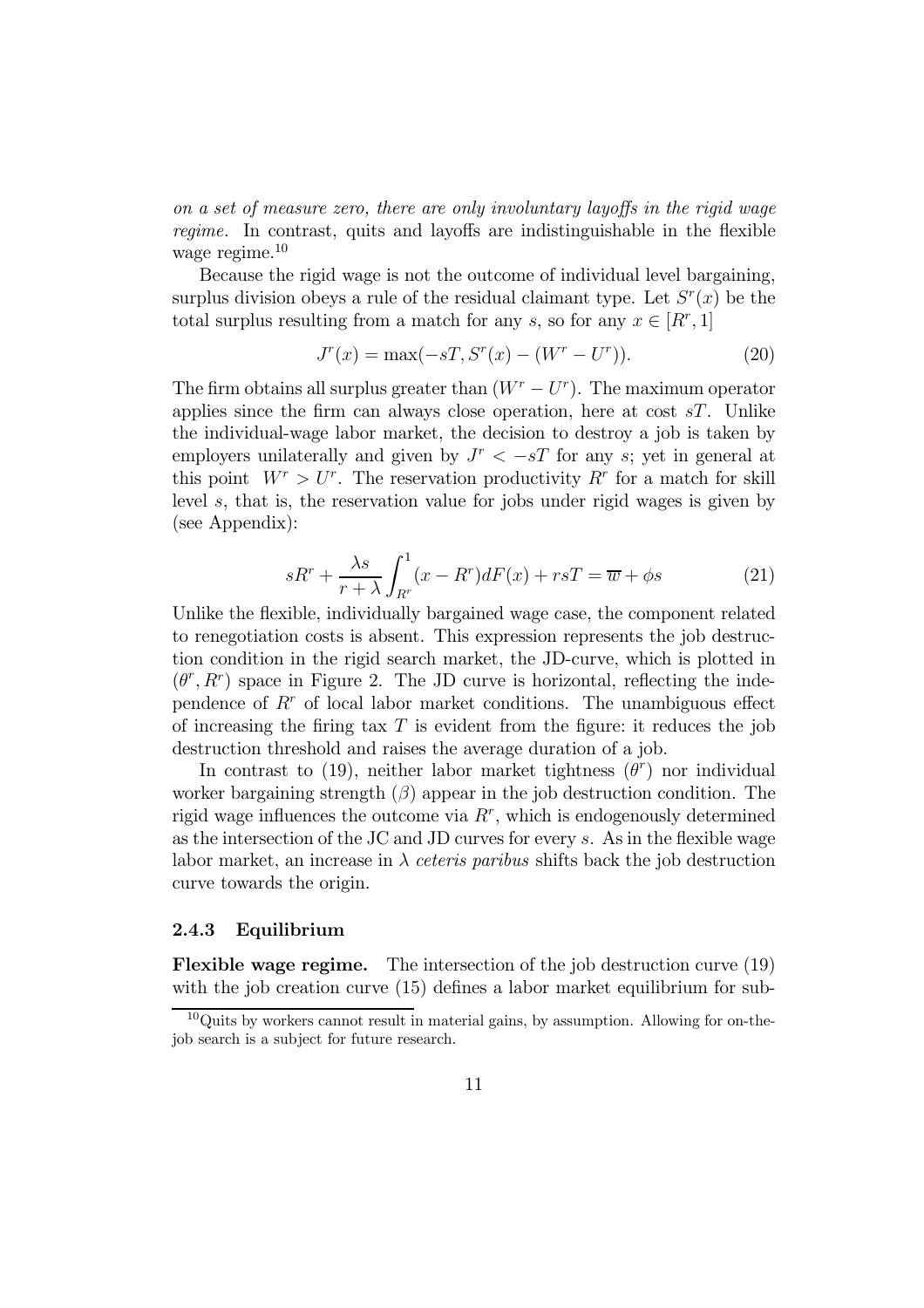market with skill s. For each skill level there exists a unique equilibrium reservation productivity and labor tightness pair  $(R^*, \theta^*)$  given by the implicit functions of deterministic productivity s, the Poisson arrival rate  $\lambda$ , worker bargaining power  $\beta$ , vacancy setup costs k, renegotiation costs  $\rho$ , income-equivalent in unemployment  $b$ , and firing tax  $T$ :

$$
R^* = R^*(s, \lambda, \beta, k, \rho, b, T)
$$
  

$$
\theta^* = \theta^*(s, \lambda, \beta, k, \rho, b, T).
$$

The result is depicted as the intersection points in the left panel of Figure 1.

Given the equilibrium  $R^*$  and  $\theta^*$ , the unemployment rate in a market for skill s can be derived using the familiar stock-flow condition for constant unemployment:

$$
u^* \equiv u^*(s, \lambda, \beta, k, \rho, b, T) = \frac{\lambda F(R^*)}{\lambda F(R^*) + \theta^* q(\theta^*)}.
$$
 (22)

Rigid wage regime. Similarly, the intersection of the JD and the JC curves depicted in the right panel of Figure 1 gives unique equilibrium values of the reservation productivity and market tightness for the labor market under the rigid wage regime, which we call  $R^r = R^r(s, \lambda, k, \overline{w}, \phi, b, T)$  and  $\theta^r = \theta^r(s, \lambda, k, \overline{w}, \phi, b, T)$  respectively. Analogous to (22), the equilibrium unemployment rate  $u^r$  in a rigid-wage labor market for skill s is given by

$$
u^r = \frac{\lambda F(R^r)}{\lambda F(R^r) + \theta^r q(\theta^r)} \equiv u^r(s, \lambda, k, \overline{w}, \phi, b, T). \tag{23}
$$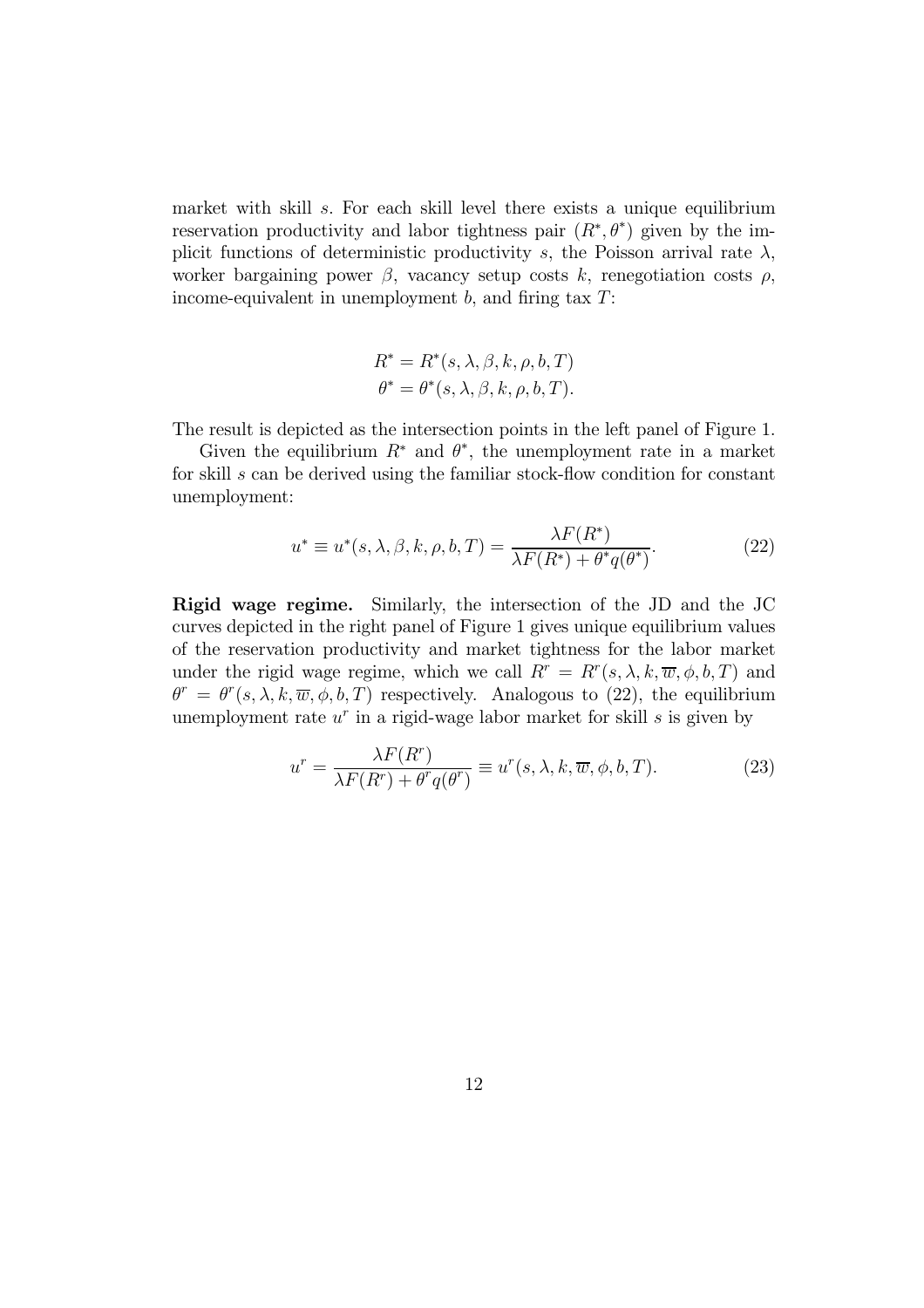Figure 1: EQUILIBRIUM IN LABOR MARKETS OF ARBITRARY SKILL  $s$  WITH a) flexibly bargained wages and b) rigid wages



#### 2.4.4 Comparative Statics

The dependence of the endogenous variables on the model parameters in the two regimes is described in the table below.

| TABLE 1. COMPARATIVE STATICS RESULTS |            |  |  |        |   |         |                        |  |
|--------------------------------------|------------|--|--|--------|---|---------|------------------------|--|
| Effect of $\implies$ s $\lambda$     |            |  |  | $\rho$ | b | $\beta$ | $T \quad \overline{w}$ |  |
| $\dots$ on $\Downarrow$              |            |  |  |        |   |         |                        |  |
| Flexible wage                        | $R^*$      |  |  |        |   |         |                        |  |
| regime                               | $\theta^*$ |  |  |        |   |         |                        |  |
|                                      | $u^*$      |  |  |        |   |         |                        |  |
| Rigid wage                           | $R^r$      |  |  |        |   |         |                        |  |
| regime                               | $\theta^r$ |  |  |        |   |         |                        |  |
|                                      | $u^{r}$    |  |  |        |   |         |                        |  |

An increase in s shifts the JD curve downwards and the JC curve outwards from the origin, so an increase in skill unambiguously tightens the labor market and lowers the firing threshold in both regimes. An increase in the frequency of productivity shocks, renegotiation costs or the value of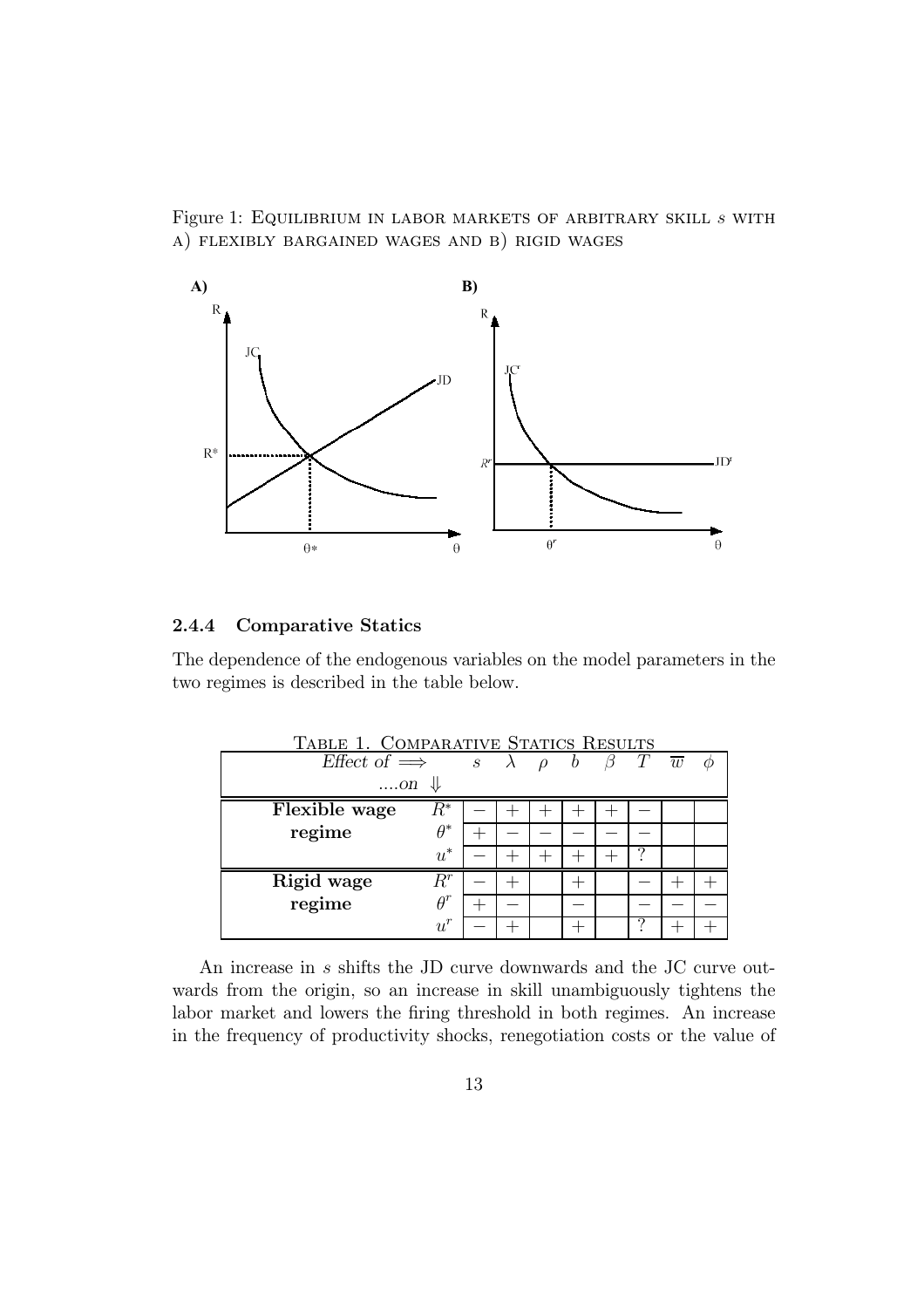leisure increases unemployment in the flexible labor markets via their effects on wages. To the extent that a rigid wage does not depend on b,  $\lambda$  and  $\rho$ (and  $\overline{w}$ , if it is strictly greater than b), job creation and destruction margins (hence unemployment) are unaffected by changes in these parameters. As noted above, increases in the minimum wage and in the slope of the wageskill profile in the rigid segment have unambiguous effects on job duration (negative), market tightness (negative) and unemployment (positive). Finally, the firing tax reduces both job creation and destruction while its effect on unemployment is ambiguous.

#### 2.5 Closed Labor Markets

A market for labor may not exist for every skill level. A labor market is said to be open if  $\theta > 0$ , i.e., if positive vacancies are observed; if no vacancies are posted, the unemployment rate is  $100\%$  and the labor market is closed.<sup>11</sup> Alternatively, a labor market is closed if there is no value of  $x \in (0,1]$  for which match surplus is positive. It is useful to define  $s$  as the skill level above which labor markets are open. In the case of individualized, flexible wagesetting, as  $\theta \to 0$ , the JC condition (15) implies that  $R^*$  approaches  $1-\frac{(r+\lambda)T}{1-\beta}$ from below. Consequently, labor markets are closed for  $R^* \in \left[1 - \frac{(r+\lambda)T}{1-\beta}, 1\right]$ . The JC condition for the rigid wage regime (16) contains the same implication for  $R^* \in [1 - (r + \lambda)T, 1]$ . It follows that the maximal skill at which the flexible labor market is closed,  $s^*$ , can be found by inverting  $q(.)$  in (15) for  $\theta$ , substituting the result in the job destruction condition, solving for s, and taking the limit as the threshold approaches  $1 - \frac{(r+\lambda)T}{1-\beta}$  from below:

$$
\underline{s}^* = \frac{b + \lambda \left[1 - F\left(1 - \frac{(r+\lambda)T}{1-\beta}\right)\right] \rho}{1 - \frac{(r+\lambda)T}{1-\beta} + \frac{\lambda}{r+\lambda} \int_{1 - \frac{(r+\lambda)T}{1-\beta}}^1 (z - \left[1 - \frac{(r+\lambda)T}{1-\beta}\right] dF(z) + rT}
$$
\n
$$
= \frac{r+\lambda}{r\left(1 - \beta \frac{(r+\lambda)T}{1-\beta}\right) + \lambda F\left(1 - \frac{(r+\lambda)T}{1-\beta}\right)} \left[b + \lambda \left[1 - F\left(1 - \frac{(r+\lambda)T}{1-\beta}\right)\right] \rho\right]
$$
\n
$$
> b + \lambda \left[1 - F\left(1 - \frac{(r+\lambda)T}{1-\beta}\right)\right] \rho > b.
$$

<sup>&</sup>lt;sup>11</sup>Since there is no gain from keeping a worker with a productivity which does not cover the opportunities costs of both parties, no worker should ever be observed working at a wage lower than b.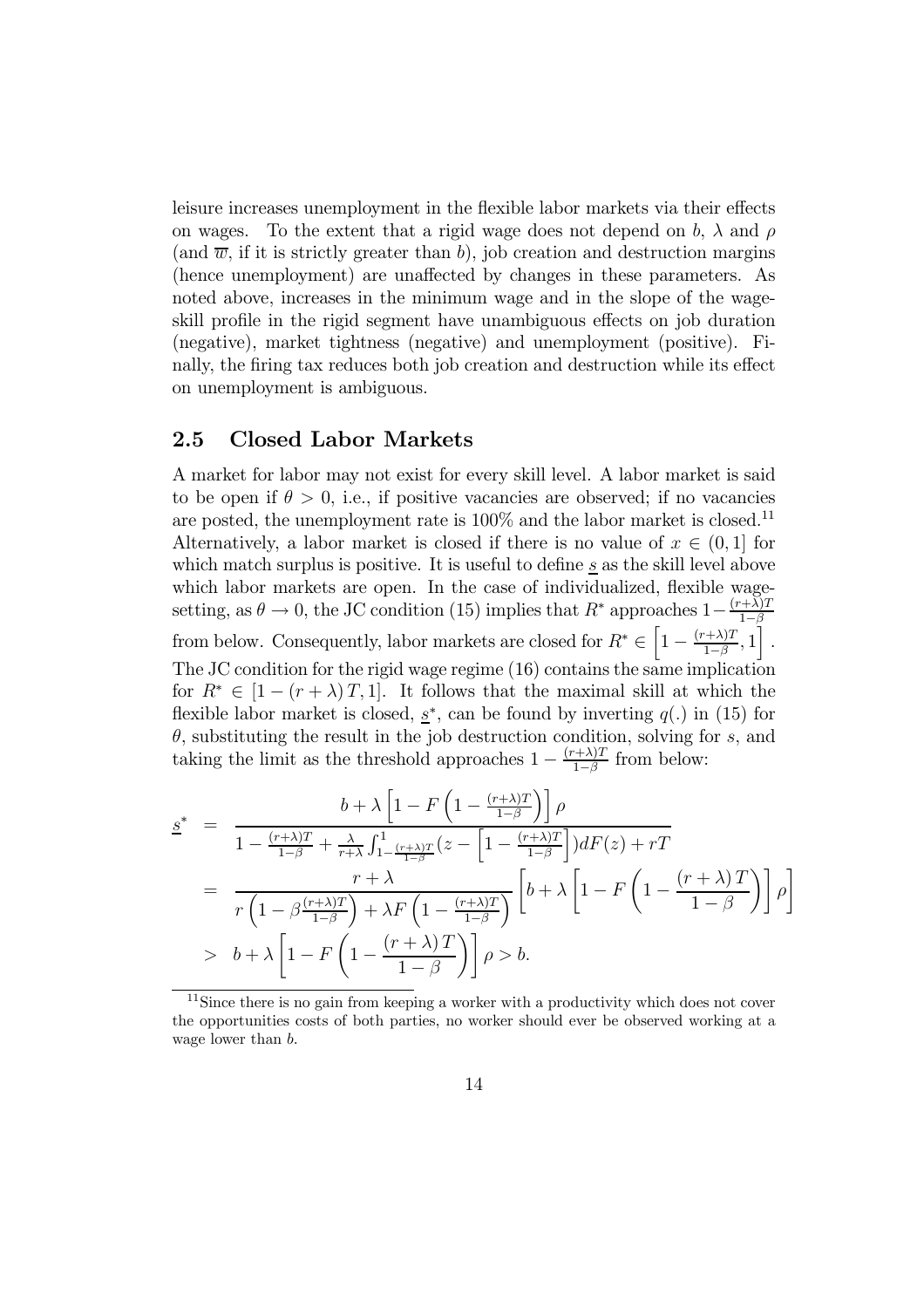Note that when  $\rho = T = 0$ , then b is the lower bound for match productivity, below which labor markets are closed; match productivity at the outset must strictly exceed the flow benefit from leisure. The lower bound is greater than b, however, when  $T > 0$ , a fact that has been neglected in the literature. In principle, labor markets can be closed even if workers in these skill classes have productivity strictly exceeding b.

When wages are rigid, the same analysis as above can be applied to (16) and (21) as R<sup>r</sup> approaches  $1 - (r + \lambda)T$ , resulting in:

$$
\underline{s}^r = \frac{\overline{w}}{1 - \lambda T + \frac{\lambda}{r + \lambda} \int_{1 - (r + \lambda)T}^1 (x - [1 - (r + \lambda)T]) dF(x) - \phi}
$$

$$
= \frac{r + \lambda}{r(1 - \phi) + \lambda (1 - \phi - F(1 - (r + \lambda)T))} \overline{w} > \overline{w}
$$
(24)

By inspection, rigid-wage labor markets may be closed not only due to the direct effect of the minimum wage  $\overline{w}$  exceeding maximum match productivity s, but also by  $\phi$  and T, which creates a range of productivity values exceeding  $\overline{w}$  for which workers are not employed.

## 3 Worker and Firm Preferences for Labor Market Regimes: A Calibration

#### 3.1 Model Specification

The objective of this section is to evaluate the properties of a calibrated version of the model with particular functional forms. In particular, we are interested in evaluating preferences of workers and firms in markets for different skill classes for the two regimes. We thus follow a tradition initiated by Millard and Mortensen (1997) and Mortensen and Pissarides (1999) in analyzing the effects of labor market institutions. We consider an economy with matching success probabilities given by the power functional form  $q(\theta)$  =  $A\theta^{-\alpha}$  with  $A > 0, 0 < \alpha < 1$ . The idiosyncratic shock is distributed uniformly over the interval (0,1]. Under these conditions, the job creation condition for market of skill  $s$  in the flexible search labor market is given by

$$
\theta^* = \left[ \frac{A}{k} \left( \frac{\left(1 - \beta\right)\left(1 - R\right)}{r + \lambda} - T \right) \right]^{1/\alpha} \tag{25}
$$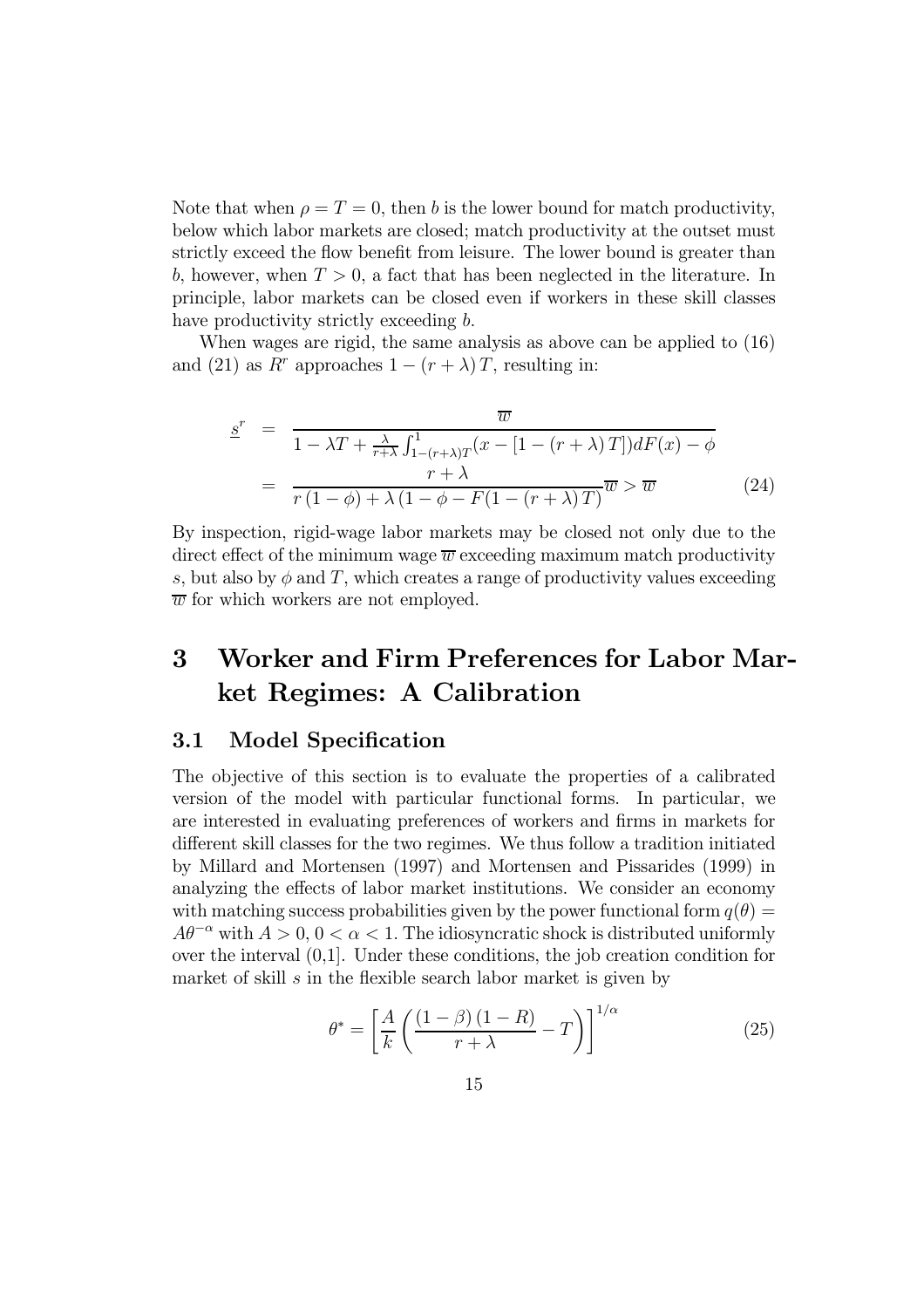while in the rigid search market it is characterized by the condition

$$
\theta^r = \left[\frac{A}{k}\left(\frac{1-R^r}{r+\lambda} - T\right)\right]^{1/\alpha}.\tag{26}
$$

The job destruction conditions are respectively

$$
sR^* + \frac{s\lambda(1 - R^*)^2}{2(r + \lambda)} = b + \frac{\beta sk\theta^*}{1 - \beta} + \lambda (1 - R^*) \rho - rsT
$$
 (27)

and

$$
sR^r + \frac{s\lambda(1 - R^r)^2}{2(r + \lambda)} = \overline{w} + \phi s - rsT.
$$
 (28)

Equilibria exist when  $R \in (0, 1]$  and  $0 < \theta < \infty$ . The critical value of skill for which markets are closed in the flexible wage economy is given by

$$
\underline{s}^* = \frac{(r+\lambda)\left[b + \frac{\lambda(r+\lambda)T}{1-\beta}\rho\right]}{r\left(1 - \frac{\beta(r+\lambda)T}{1-\beta}\right) + \lambda\left(1 - \frac{(r+\lambda)T}{1-\beta}\right)}
$$

and in the rigid wage economy by

$$
\underline{s}^r = \frac{(r+\lambda)\,\overline{w}}{r\,(1-\phi)+\lambda\,[(r+\lambda)\,T-\phi]}
$$
\n(29)

## 3.2 Numerical values and characteristics of the model economy

Figure 2 displays the two value functions under the assumptions outlined above for each of the two regimes, calibrated using parameter values given in Table 2. Values chosen for  $\lambda$  and k are close to those used by Yashiv (2000) for a calibration of the MP model to Israeli data, as well as by Mortensen and Pissarides (1999a) in their evaluation of labor market policies. The minimum wage  $\overline{w}$  is arbitrarily set just at unemployment income, which is itself established at a level leaving about one-sixth of the skill distribution out of employment under competitive conditions. It is difficult to find empirical counterparts of the pay scale parameter  $\phi$ , as econometric estimates of union wage premia also reflect rent capture in particular industries and do not control for actual coverage (beyond membership) of collective bargaining. Estimates reported by Booth (1995, Chapter 6) imply an egalitarian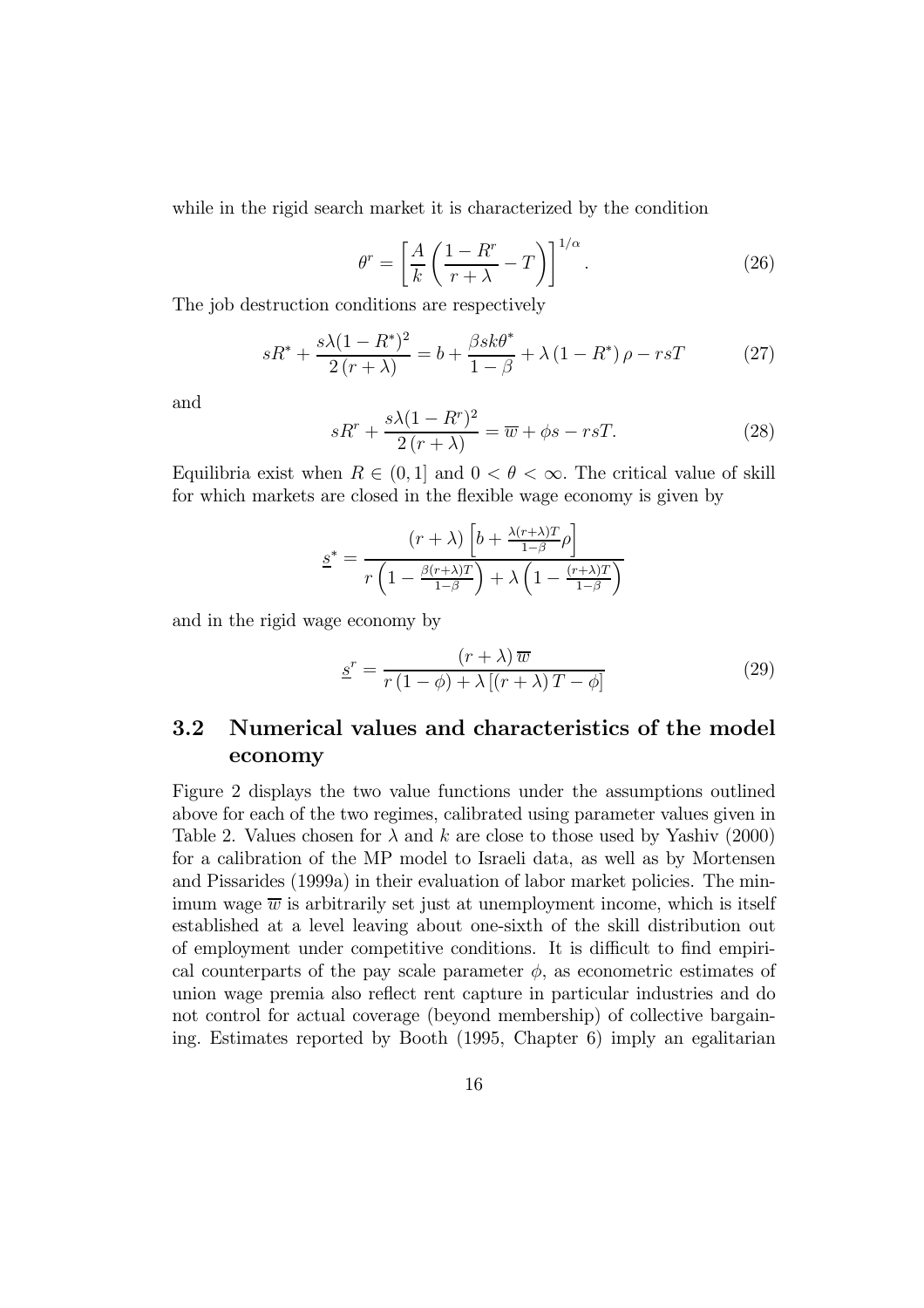wage-skill profile with higher premia for low and intermediate skill levels. Accordingly, we set  $\phi$  at 0.55, which implies that the top decile of the skill ladder of open labor markets is paid about 3 times more than the bottom decile. We impose the Hosios condition on the matching function (Hosios 1990), so an undistorted decentralized equilibrium would achieve the (restricted) social optimum. The value for the renegotiation costs is admittedly arbitrary. In the baseline simulation it is set equal to 20% of one quarter's output. Recall that the renegotiation costs represent the monetary valuation of all (including intangible) costs of rewriting the contract for the entire workforce of a firm upon the realization of a idiosyncratic productivity shock. Finally, the value of the firing tax is set at three months of output, which means roughly 4-5 months of pay.

| A (matching function effectiveness)                                     | 0.60 |
|-------------------------------------------------------------------------|------|
| $\alpha = \beta$ (elasticity of $q(\theta)$ and labor bargaining power) | 0.50 |
| $b$ (income in unemployment)                                            | 0.15 |
| $\lambda$ (frequency of the match-specific shock)                       | 0.10 |
| (real interest rate per quarter)                                        | 0.05 |
| (renegotiation or match maintenance costs)                              | 0.20 |
| $k$ (startup/vacancy costs, proportional to productivity)               | 0.15 |
| (base or minimum wage)<br>$\overline{w}$                                | 0.15 |
| (pay scale parameter)                                                   | 0.55 |
| (firing tax, proportional to productivity)                              |      |

.

Table 2. .Parameter Values for Baseline Calibration

Assuming a uniform distribution of workers across skill classes, the equilibrium in the decentralized economy with the baseline calibration has a mean unemployment rate of 6.4% with a mean and median completed steady state unemployment duration of 1.2 and 1.0 quarters, respectively. In the rigid wage economy, the unemployment rate is 6.2% with a mean (median) duration of 3.3 (0.4) quarters. The striking deviation of median from mean in the rigid case results from wage rigidity, and is reflected in the wide range of unemployment rates from a low of 1.4% to a high of 93%. This range of equilibrium unemployment rates is absent from the flexible wage economy, since bargained wages decline when labor markets are soft  $(\theta \text{ is low})$ . As a result, labor markets are open for 81% of the productivity classes, compared with only  $60\%$  in the rigid wage economy.<sup>12</sup>

<sup>&</sup>lt;sup>12</sup>Note that the unemployment rate is the average rate of unemployment of those labor markets which are operating, so in the rigid wage regime, the unemployment rate will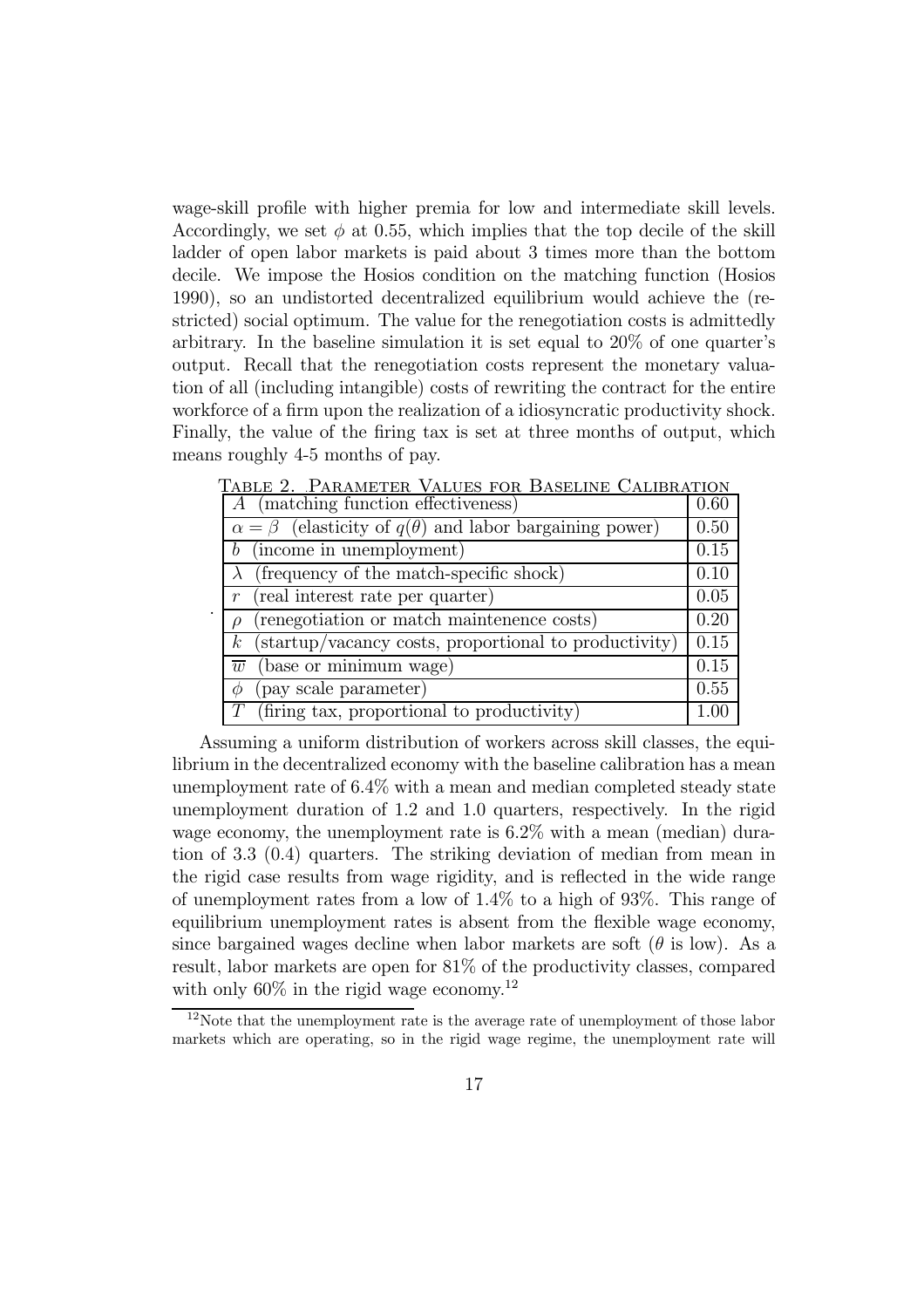#### 3.3 Results

The valuations of the state of employment and of a filled job under both regimes are derived in the Appendix. In Figure 2, these valuations are plotted by skill s for the baseline calibration. As can be seen, the labor market is shut down for the lowest skill levels in both segments. Intermediate skill levels tend to place a higher valuation on the rigid regime. Higher-skill workers prefer to have their wages set under competitive conditions, as do the lowest skill classes open under both regimes. Local sensitivity analysis of the calibration around the baseline reveals that the fraction of those working in rigid labor markets which prefer them to competitive markets is positively related to the interest rate, the Poisson incidence parameter  $\lambda$ , the productivity pay parameter  $\phi$ , the base wage  $\overline{w}$ , the cost of renegotiation  $\rho$  and the firing tax T.

In Figure 2, preferences of employed workers for the regime clearly depend on skill, so the distribution of skill in the economy will play a pivotal role in determining aggregate preferences. In our base calibration depicted above, workers with skill levels  $s = [0.45, 0.74]$  will prefer the rigid wage regime, while workers with skill in the intervals [0.21, 0.44] and [0.75, 1.00] prefer the competitive regime. With uniform distribution of skill, if the two alternatives were subjected to a vote among those working in *labor markets open under* both regimes (with skills in the interval [0.42, 1.00] the rigid regime would defeat the flexible economy in a one-on-one election. A median voter in favor of rigid wages would be more likely with significant mass in the middle of the skill distribution. Overall, the extent of preference for the rigid wage regime we find should be considered a lower bound, as we have restricted our attention to a simple, linear rule describing wage determination. In the class of more general functions relating wage to observable skill, it is likely that other rules are superior to (14).

It is also noteworthy that firms working with 50% of all potential skill levels and about two-thirds of all firms in operation in the rigid wage regime will favor maintaining it. This is because for reasonable values of  $\phi$ , firms profit more from high productivity workers in the rigid regime. In this model, "capitalists" are likely to favor the rigid wage regime, unless they operate with low productivity labor, in which case they will lobby for regime change.

significantly understate the *nonemployment* rate, which includes closed markets.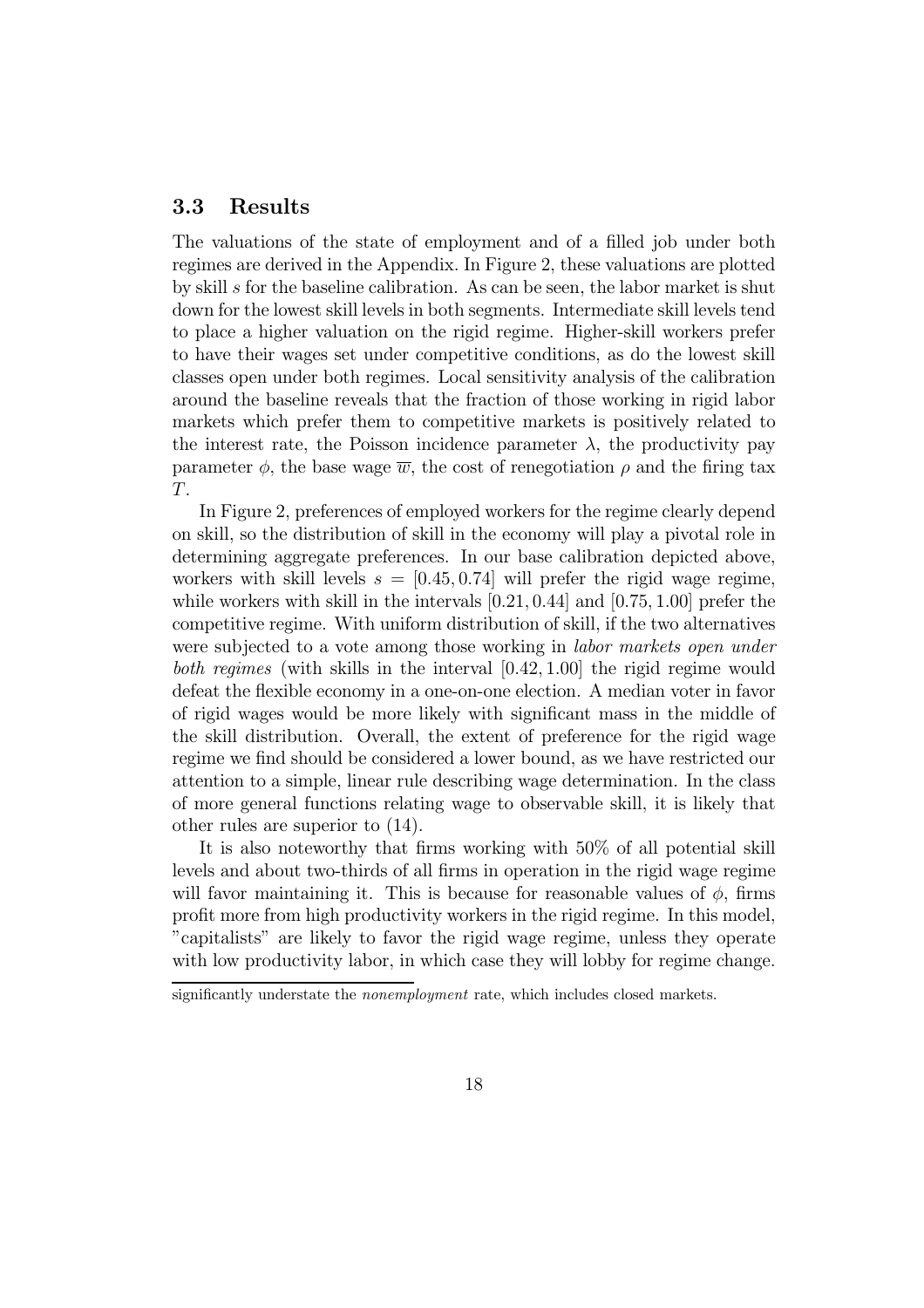

Figure 2: EQUILIBRIUM STATE VALUATIONS IN THE TWO REGIMES, BASEline Calibration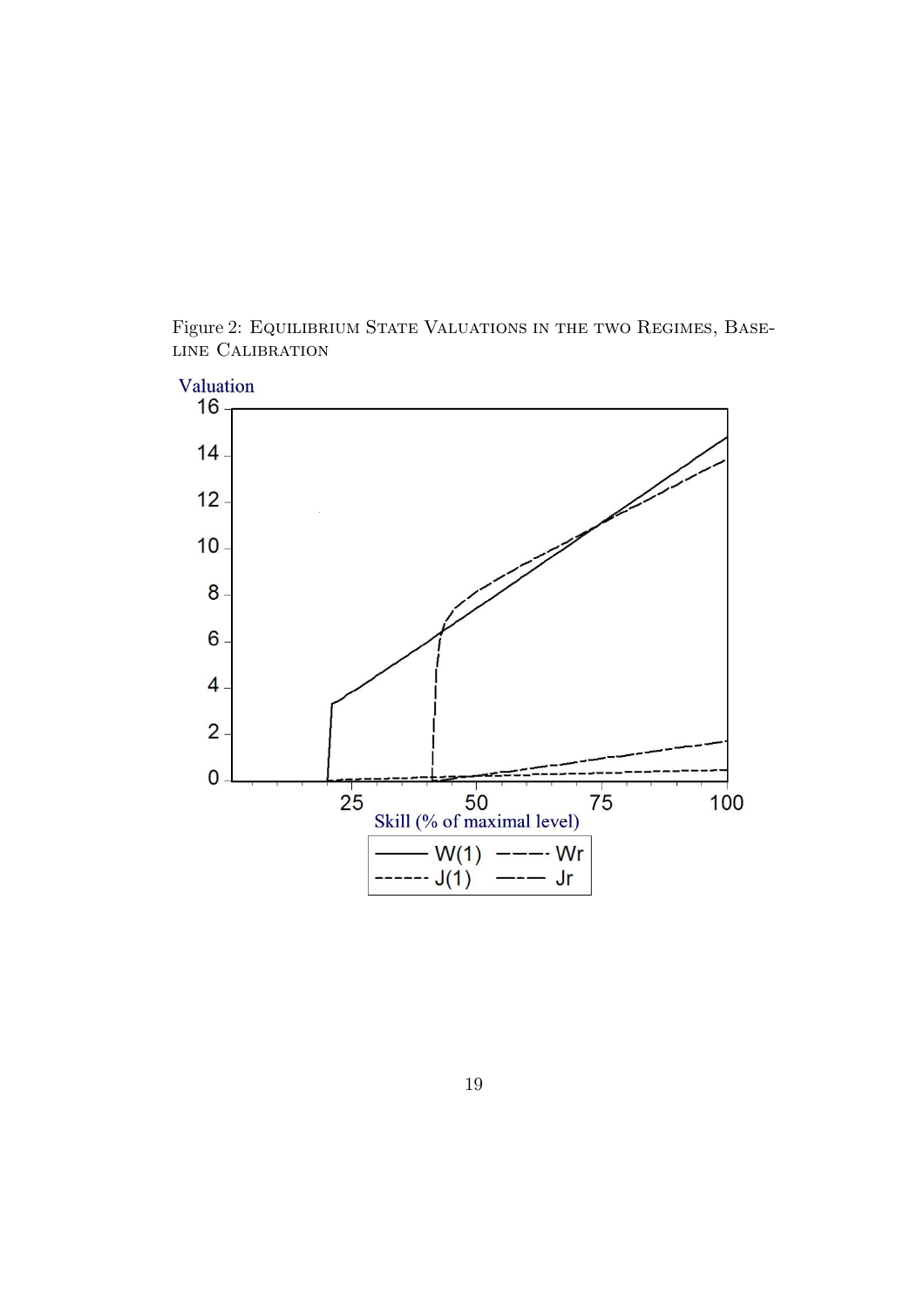## 4 Interactions between Labor Market Institutions and Preferences for Rigid Wages

#### 4.1 Renegotiation Costs versus Firing Taxes

Figure 3 displays valuation of filled jobs  $(W(1)$  and  $W<sup>r</sup>)$  and filled jobs  $(J(1)$ and  $J<sup>r</sup>(1)$  for the baseline case, with variation across the renegotiation cost  $\rho \in \{0, 0.25, 0.5\}$  and the firing tax  $T \in \{0, 0.75, 1.25\}$ . Taken alone, levels of renegotiation costs  $\rho$  necessary to induce significant support for a rigid wage regime are too large to be realistic. The results suggest that - at least for models obeying the Hosios condition in the absence of significant frictions the Nash sharing rule delivers outcomes in the MP model that are unlikely to be improved upon. This is evident from the upper left-hand panel of the Figure 3.

Figure 3 does show clearly, however, that the relative attractiveness of the rigid wage regime is enhanced as the firing tax increases  $(T > 0)$ . The greater the firing friction, the more popular rigid wages are likely to be. This prediction is consistent with the observation of union support for labor market regulation as well as the correlation of employment protection legislation with union organization (e.g., Boeri, Brugiavini and Calmfors, 2001; Checchi and Lucifora, 2002). Statutory severance pay and, more broadly, employment protection legislation appear to be a complement to wage rigidities, rather than a substitute, as in the models predicting that support for unions should decline when employment protection is a public good (Booth 1995). Our result is related to Bruegemann's (2004) finding that when wages are rigid, workers are more likely to support job protection because they face involuntary separations. Our intuition is related to the fact that the firing tax  $sT$  enters the wage equation (13) with a positive sign (multiplied by the interest rate and the bargaining power parameter). This means that regimes with higher firing taxes will have higher wages under Nash bargaining, ceteris paribus. By definition, the rigid wage regime prevents wages from responding to higher firing taxes, and thereby ameliorates negative effects on labor market outcomes.

#### 4.2 Labor Market Frictions and Turbulence

Ljungqvist and Sargent (1998, 2002) have stressed the role of idiosyncratic variance or turbulence in the rise of European unemployment. In their analy-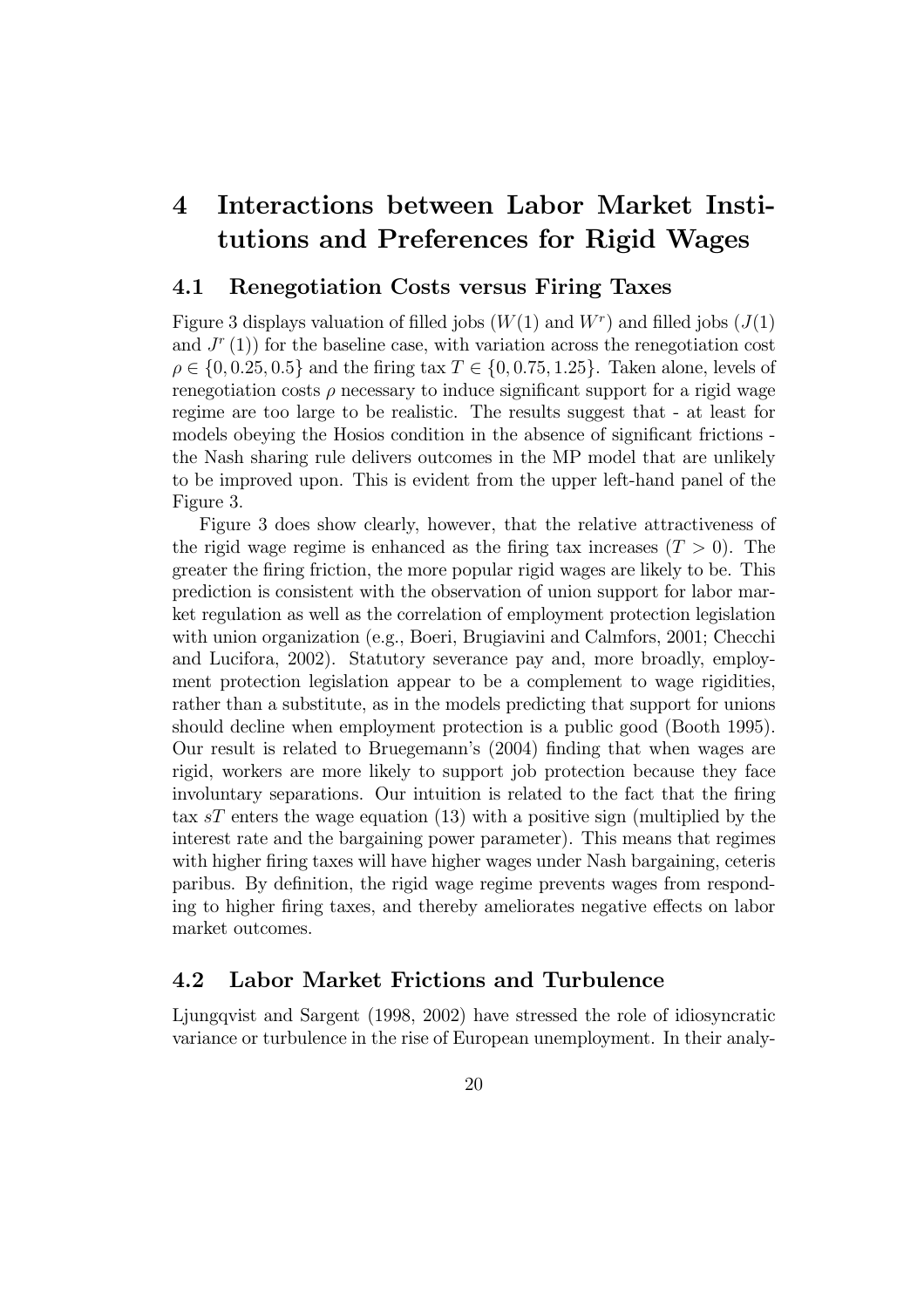Figure 3: Regime Valuation for Baseline Model with Alternative RENEGOTIATION COSTS  $(\rho)$  and Firing Taxes  $(T)$ 

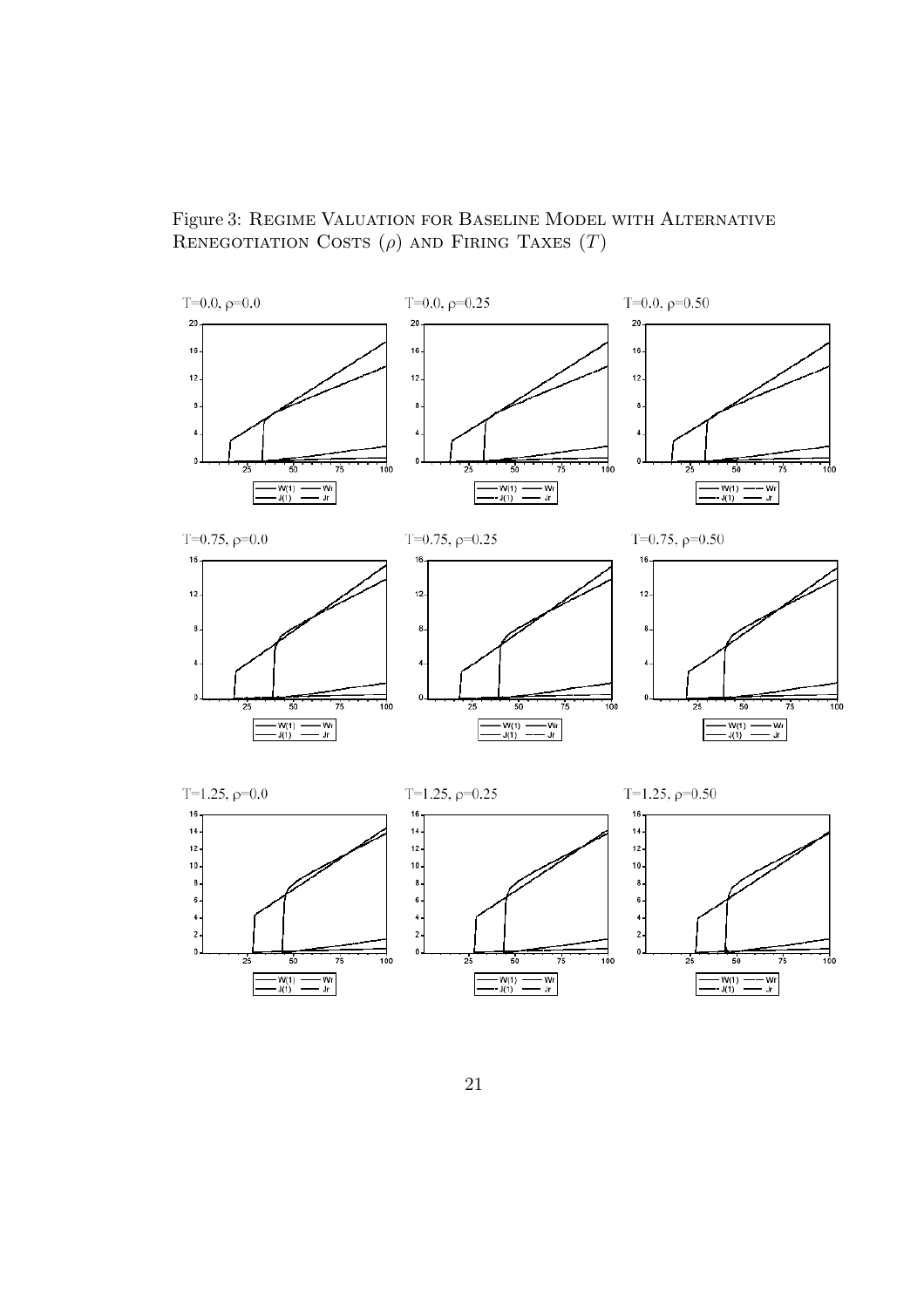sis, increasing rates of job destruction interacting with labor market policies - unemployment benefits and/or severance regulation - have led to lower turnover and increased unemployment durations. The empirical stylized fact which has motivated this strand of the literature is an increasing fraction of earnings variance in the United States which cannot be accounted for by observable factors. Our model should have something to say about these issues, in particular: under what conditions could turbulence - the rate at which jobs are subjected to productivity changes - induce workers and firms to prefer rigid to individualized Nash-bargained wages?

To address this question, we consider the regime valuations of workers and firms for different combinations of shock incidence parameter  $\lambda$  and the renegotiation costs  $\rho$  while maintaining otherwise model parameter settings at benchmark values. In addition, we consider variation of  $\lambda$  juxtaposed against variation in the firing tax  $(T)$ . The results are displayed in the panels of Figures 4 and 5. Both diagrams show increasing support for a rigid wage regime in the middle of the productivity distribution when turbulence increases in the labor market, and that this support is increasing in the levels of the two frictions. Figure 4 suggests that support to rigid wages among the workers with the highest skill levels is stronger when  $\lambda$  is larger. This result can only partly be attributed to savings on renegotiation costs: support for wage rigidity is increasing in  $\lambda$  also under relatively low levels of  $\rho$ . From Figure 5, it appears that positive levels of the firing tax are necessary for increasing turbulence to translate into increasing support for wage rigidity.

#### 4.3 Firing Taxes and Vacancy/Setup Costs

Finally, we turn to another important institutional feature in the MP model of equilibrium unemployment, the cost to a firm of posting and maintaining a vacancy while searching for a worker. Broadly interpreted, these costs are a stand-in for all setup costs related to a firm's entering a market and are sometimes linked to product market regulation. Product market regulation has gained prominence in recent discussions of European unemployment, as well as in the determinants of economic backwardness and development.<sup>13</sup> According to the World Bank (Djankov, et al. (2002)) large differences can be observed across European economies in this regard: for example, it is

<sup>13</sup>See Djankov et al. (2002), Nickell (1999), Boeri et al. (1999), Blanchard and Giavazzi (2003), Haefke and Ebell (2003) and St-Paul (2004).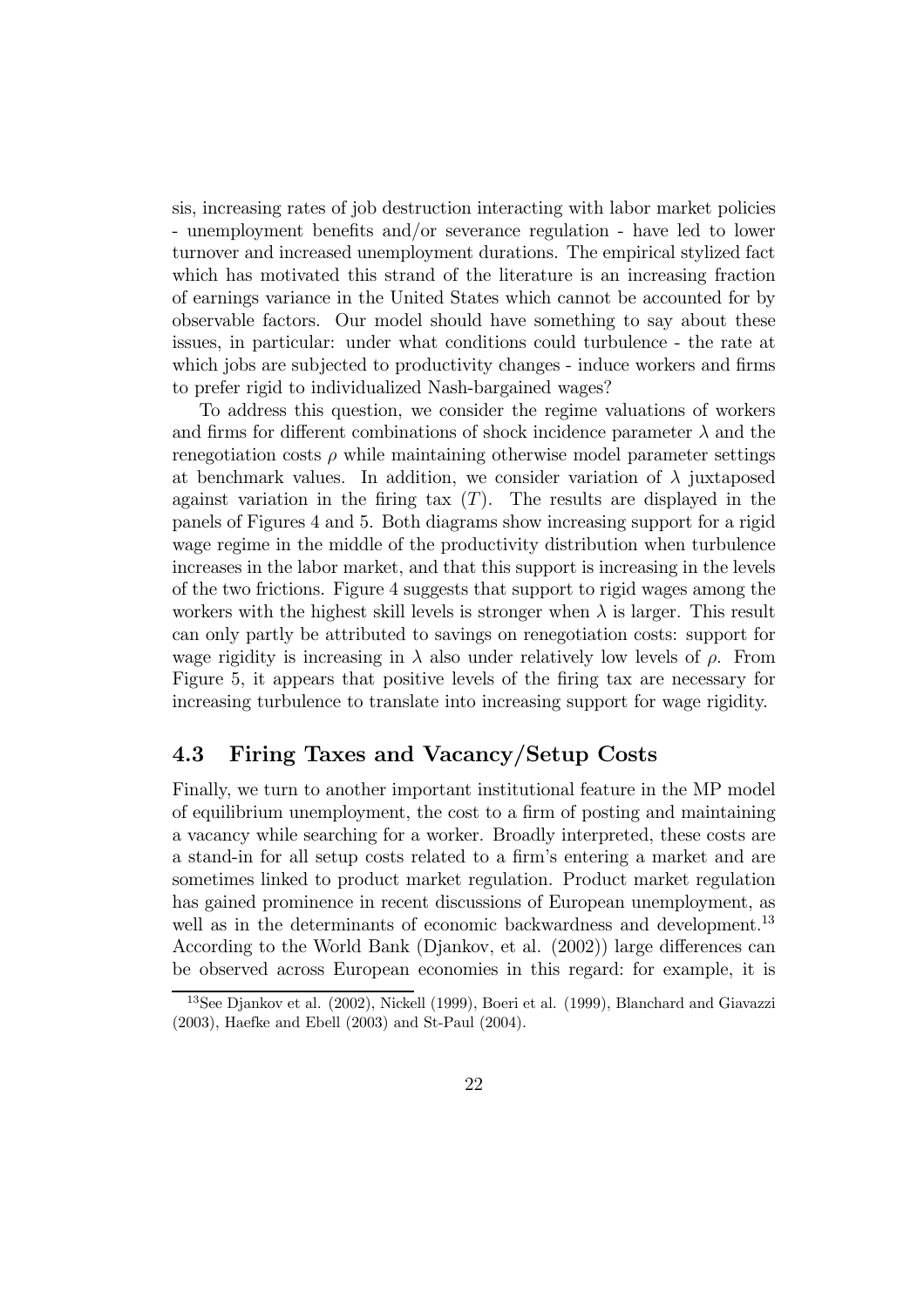

Figure 4: Regime Valuation for Baseline Model with Alternative RENEGOTIATION COSTS  $(\rho)$  and RATES OF TURBULENCE  $(\lambda)$ 

 $25$ 

 $\overline{\mathbf{c}}$  $\mathbf 0$  .

ᇟ

 $\frac{1}{75}$ 

50

 $-W(1)$   $-Wr$ <br> $-J(1)$   $\frac{Wr}{dr}$ 

 $\Omega$ 

- 7

 $\overline{\mathbf{c}}$ 

 $\mathfrak{o}$ 

 $100$ 

 $2<sub>5</sub>$ 

 $50$ 

 $\frac{-W(1)}{J(1)}$   $\frac{-}{\ }$ 

 $75$ 

— Wr<br>— Jr

 $\frac{1}{75}$ 

— Wr<br>— Jr

 $50$ 

 $-W(1) =$ <br> $-V(1) =$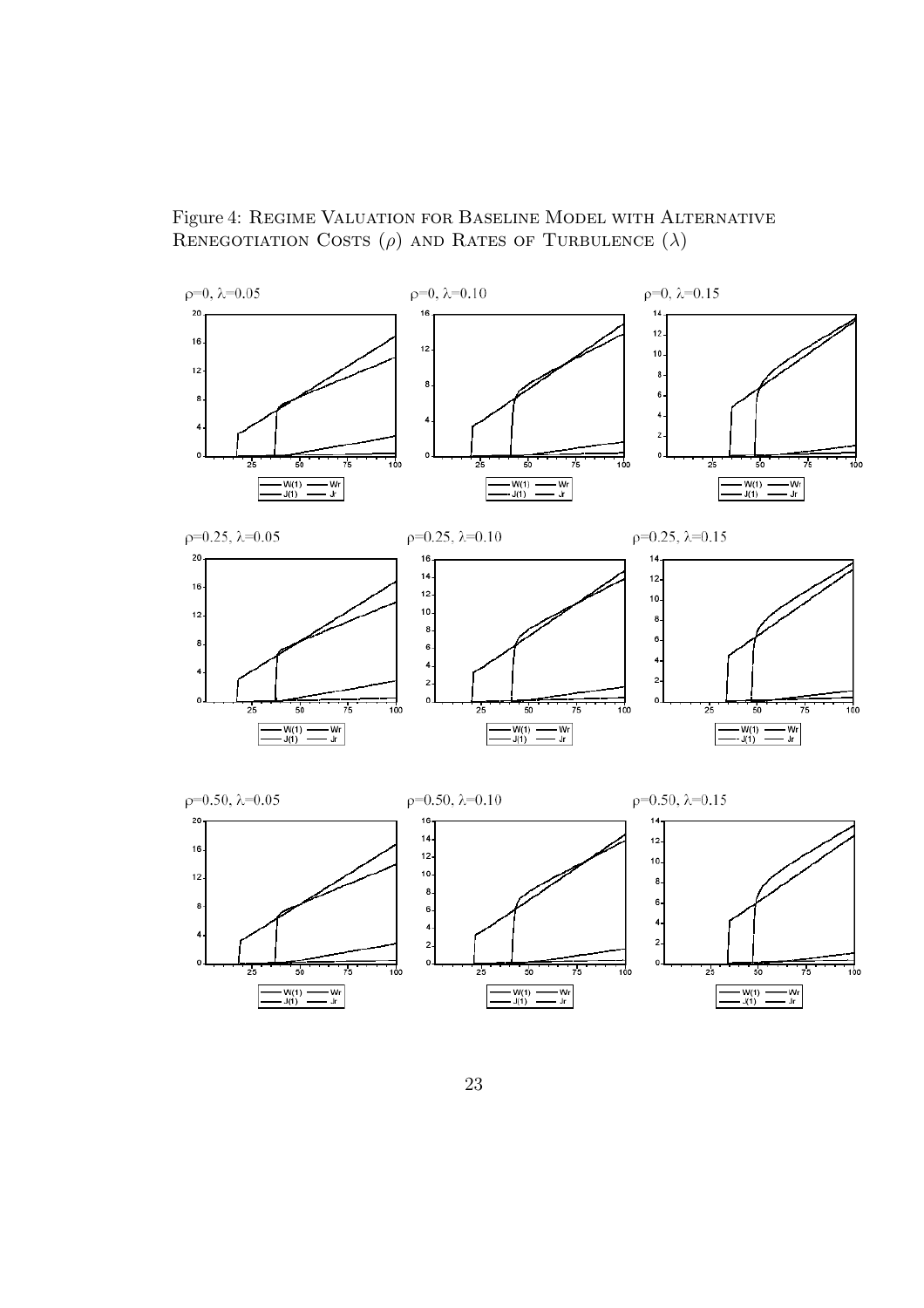Figure 5: Regime Valuation for Baseline Model with Alternative FIRING TAXES (T) AND RATES OF TURBULENCE  $(\lambda)$ 

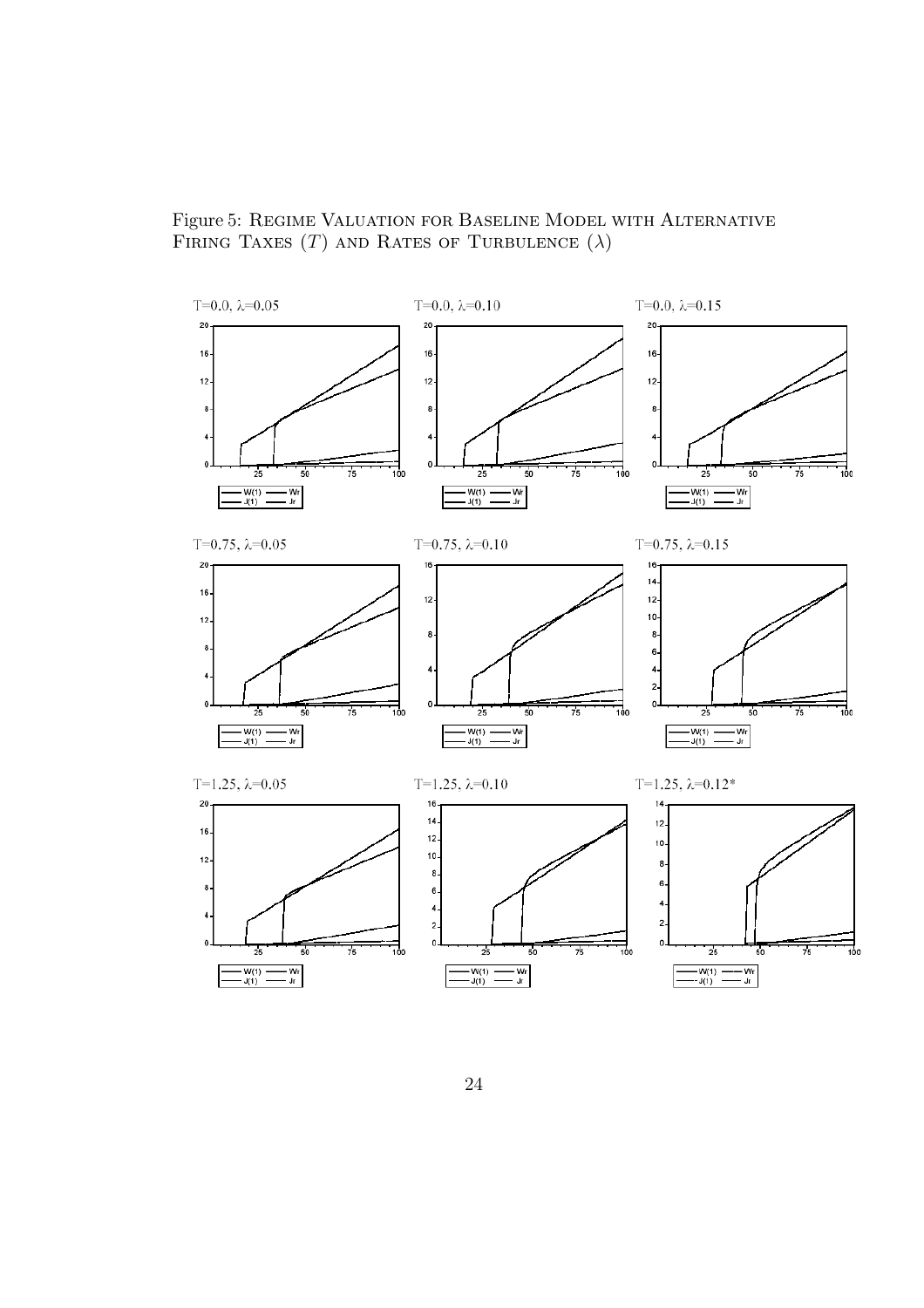estimated that the number of days required to start a company varies in the European Union from 4 days in Denmark, 11 days in the Netherlands and 18 days in the United Kingdom, to 45, 49, and 56 days in Germany, France and Belgium respectively.

Figure 6 displays state valuations for workers in employment and filled jobs in the benchmark case, which result from variation in values of the firing tax  $(T)$  and vacancy/setup costs k. A similar result emerges to that in the case of renegotiation costs: when  $T = 0$  workers never prefer rigid over individually bargained wages, regardless of the value of k. When  $T > 0$ , on the other hand, skill segments exist which prefer rigid wages, and their mass is increasing with k, evidence of complementarity between the two parameters.

## 5 Conclusions

Equilibrium unemployment theory can shed new light on the preferences of workers and firms for different regimes of wage determination. Our main results can be summarised as follows. First, the introduction of renogotiation costs in a competitive search market makes a rigid wage regime attractive to a nontrivial segment of the working population, but only if firing frictions are already in place. Support for rigid wage regimes may be expressed as membership in a labor union, but also as political endorsement of rigid wage policies, such as minimum wage policies and the extension of contract wages to nonunionized workers. Interestingly, the lowest and the highest skilled workers will prefer the competitive search market: the former, because they are otherwise frozen out of access to a job; the latter, because they can do better in competitive search markets. This is consistent with the observation of higher union coverage rates at the middle of the earnings distribution.<sup>14</sup>

A second finding is that severance protection, in the form of a deadweight firing tax, increases the relative popularity of rigid wage policies, because it further increases utility of rigid wage workers who keep their jobs, measured relative to the competitive search equilibrium. Although severance taxation is a deadweight loss for the labor market, it can increase the appeal of rigid wage relative to Nash-bargained wages for middle-level skills. The effect arises because rigid wages prevent workers from exploiting the improvement

<sup>14</sup>See Boeri and Burda (2004) for empirical evidence on union membership and coverage rates in EU countries.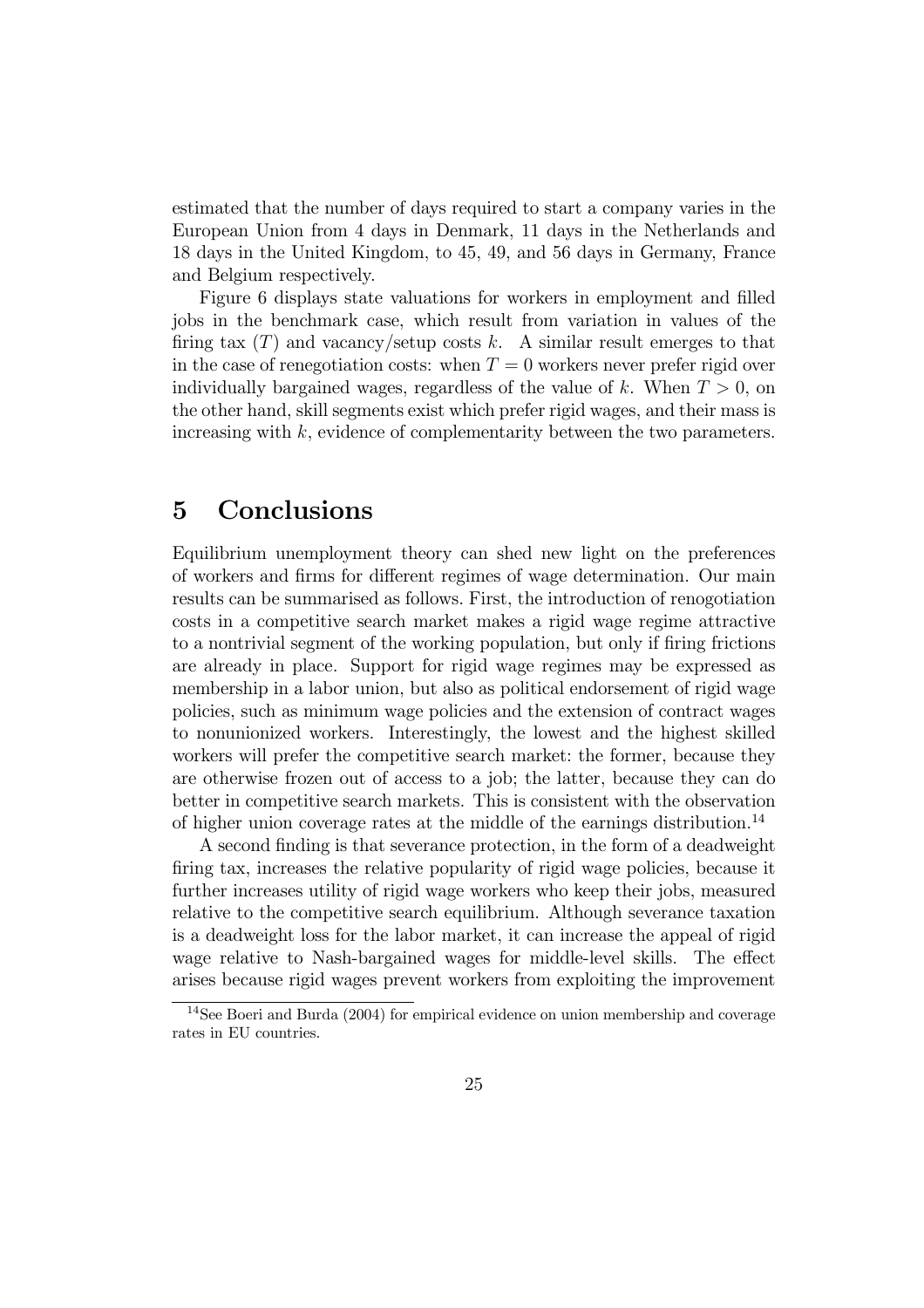Figure 6: Regime Valuation for Baseline Model with Alternative FIRING TAXES  $(T)$  and Vacancy/setup costs  $(k)$ 

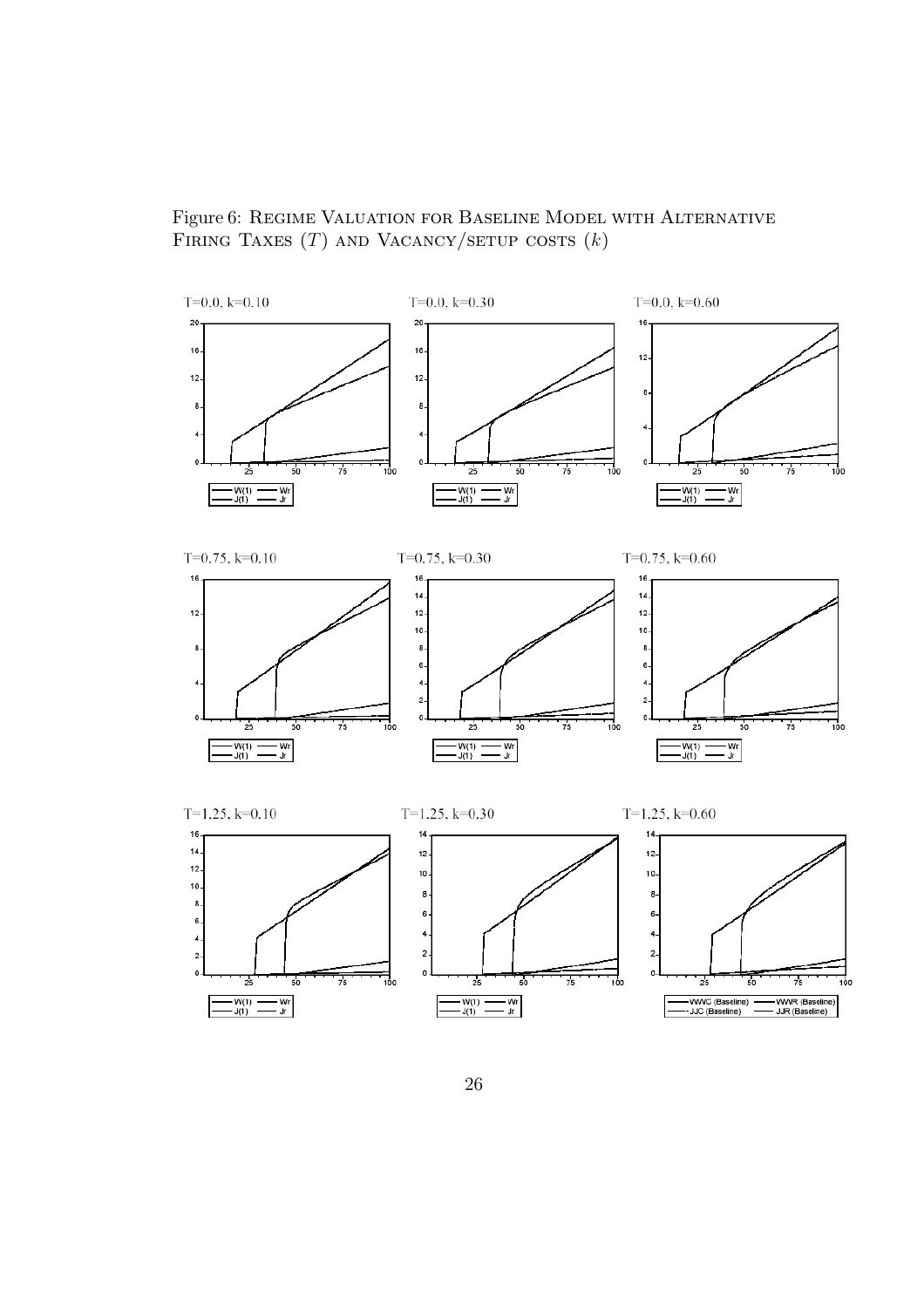of their bargaining position which arises after an employment relationship is initiated. This mitigates the negative effect of the firing tax on job creation, while delaying job destruction. Significantly and perhaps not surprisingly, support for rigid wages by firms is significant, especially those employing higher skilled labor.

Third, our results point to strong complementarities between various types of labor market rigidities. In particular, firing taxes play a central role in our results. Not only do they increase the attractiveness of wage rigidity in the first instance, they also work in conjunction with other frictions to accentuate the attractiveness of rigid wages. When the firing tax is set equal to zero, the individually negotiated wage is preferred by most labor markets, except when the renegotiation costs are unrealistically high. In a related vein, we find that the appeal of the rigid wage regimes increases at times of greater uncertainty about the viability of job-worker matches. Workers located at the upper end of the skill distribution are more likely to endorse a rigid-wage regime when productivity shocks are more frequent, even when renegotiation costs are negligible.

It is relatively straightforward to relate our results to issues involving collective bargaining and union coverage. Although the wage rule was taken as given, it could be chosen optimally from the perpective of some agent or set of agents. For example, an economy choosing among linear wageproductivity rules might select the value of  $\phi$  most preferred by the median voter of all employed workers (employed worker of median productivity); one might alternatively give some weight to the unemployed in each labor market as well as those workers in closed labor markets. Indeed, one might consider a value of  $\phi$  collectively determined in an economy-wide Nash bargain between workers and firms. All these variations represent vistas for future research.

## 6 References

Bertola, G. and Rogerson, R. (1997) "Institutions and Labor Reallocation," European Economic Review, 41, 1147-71.

Boeri, T., Brugiavini, A. and Calmfors, L. (2001) (eds.) The Role of Unions in the Twenty-First Century Oxford: Oxford University Press, 2001.

Boeri, T., G. Nicoletti and S. Scarpetta (1999) "Regulation and Labor Market Performance," in G. Galli .and J. Pelkmans, eds. Regulatory Reform and Competitiveness in Europe Northampton, MA: Edward Elgar.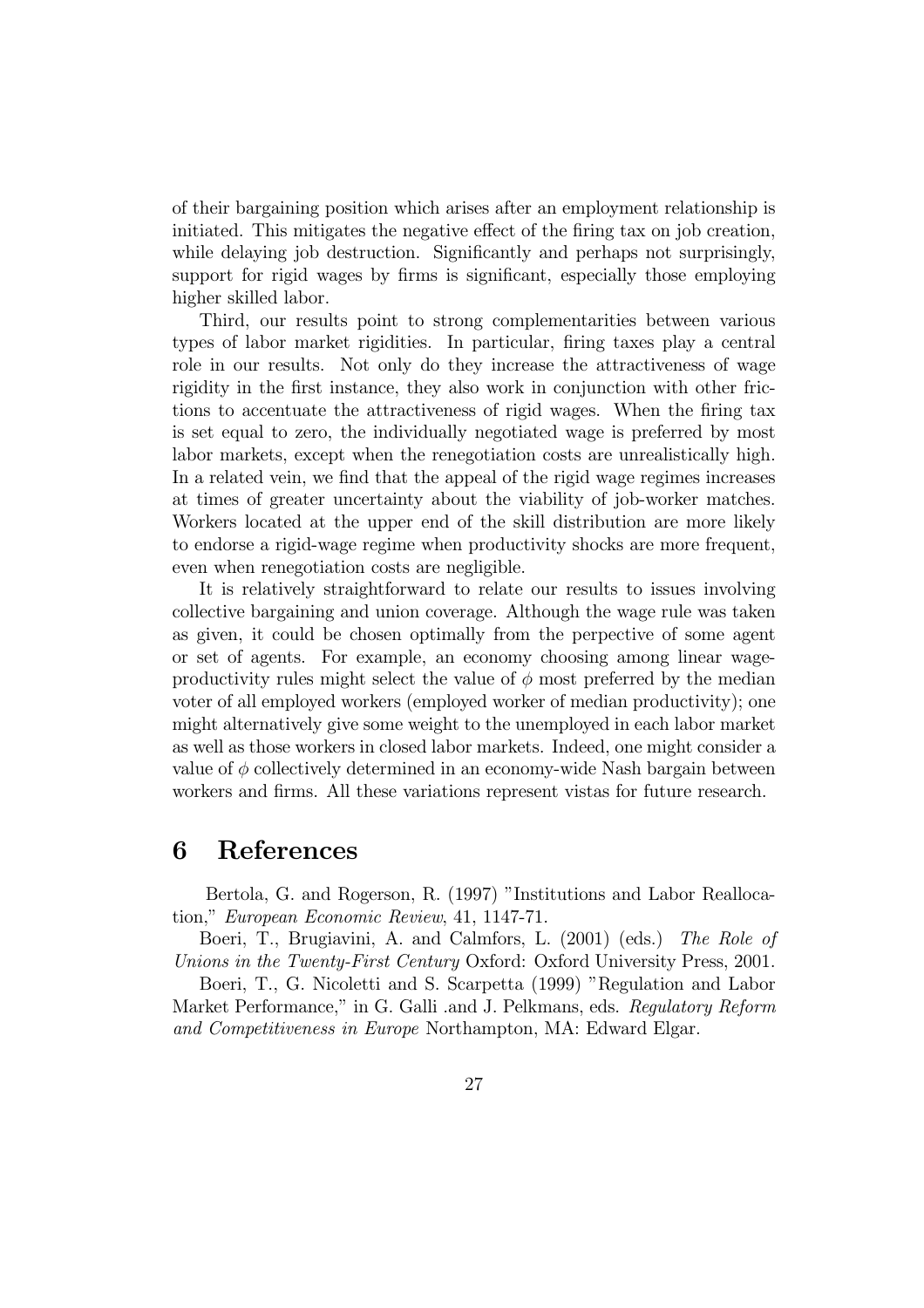Booth, A. (1995) The Economics of the Trade Unions, Cambridge: Cambridge University Press.

Blanchard, O. and Giavazzi, F. (2003) "Macroeconomic Effects of Regulation and Deregulation in Goods and Labor Markets," Quarterly Journal of Economics 118, 879—907.

Brüggemann, J. (2004) "Does Employment Protection Create Its Own Political Support? The Role of Wage Determination" mimo, MIT, March.

Boeri, T. and M. Burda (2004) "Why is there Excess Coverage?" mimeo, IGIER Bocconi University, April.

Burda, M. (1992) "A Note on Firing Costs and Severance Benefits in Equilibrium Unemployment," Scandinavian Journal of Economics 94:3, 479- 489.

Coe, D. and D. Snower (1997): "Policy Complementarities: The Case for Fundamental Labour Market Reform," IMF Staff Papers 44:1-35.

Djankov, S. R. LaPorta, F. Lopez-de-Silanes, and A. Shleifer (2002) "The Regulation of Entry" Quarterly Journal of Economics 117: 1-37.

Ebell, M. and C. Haefke (2003) "Product Market Deregulation and Labor Market Outcomes" mimeo, December.

Ebbinghaus, B. and J.Visser (2000). Trade Unions in Western Europe since 1945. London: McMillan.

Garibaldi, P. and G. Violante (2004) "The Employment Effects of Severance Payments with Wage Rigidities" mimeo, January.

Hosios, A.J., (1990) "On the Efficiency of Matching and Related Models of Search and Unemployment," Review of Economic Studies, 57: 279-298.

Lazear, E. (1990) "Job Security Provisions and Unemployment", *Quar*terly Journal of Economics 105: 699-726.

Ljungqvist, L. (2002) "How Do Layoff Costs Affect Employment?", Economic Journal, vol. 112, 829-853.

Ljungqvist, L. and T. Sargent (1998) "The European Unemployment Dilemma" Journal of Political Economy 106: 514-550.

Ljungqvist, L. and T. Sargent (2002) "The European Employment Experience," CEPR Discussion paper 3543 September.

Millard, S. and D. Mortensen (1997) "The Unemployment and Welfare Effects of Labour Market Policy: a Comparison of the USA and the UK," in: Snower and de la Dehesa, eds., Unemployment Policy: Government Options for the Labour Market Cambridge: Cambridge University Press.

Mortensen, D. and C. Pissarides (1994) "Job Creation and Job Destruction in the Theory of Equilibrium Unemployment", Review of Economic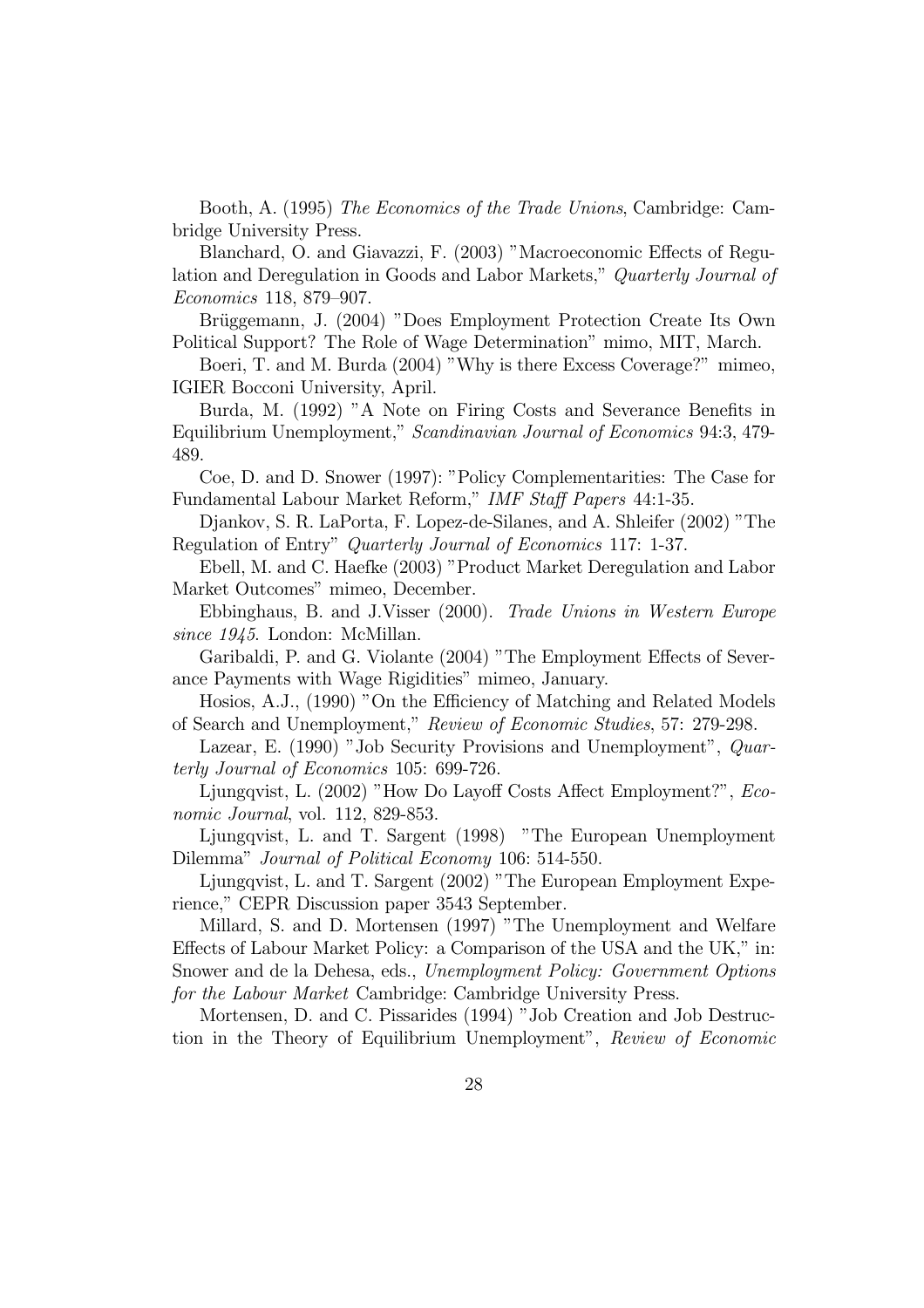Studies 61:397-415.

Mortensen, D. and Pissarides, C. (1999a) "Unemployment Responses to 'Skill-biased' Technology Shocks: The Role of Labour Market Policy," The Economic Journal 109: 242-265.

Mortensen, D. and Pissarides, C. (1999b) New Developments in Models of Search in the Labour Market, in Ashenfelter and Card (eds.) Handbook of Labour Economics, North Holland, Amsterdam pp. 2589-2601.

Nickell, S. (1999) "Product Markets and Labor Markets" Labour Economcs 6: 1-20.

Petrongolo, B. and Pissarides, C. (2000) "Looking into the Black Box: A Survey of the Matching Function," Journal of Economic Literature. 39: 390-431.

Pissarides, C. (2000) Equilibrium Unemployment Theory, Cambridge USA: MIT Press.

St.-Paul, G. (2000) The Political Economy of Labour Market Institutions Oxford: Oxford University Press.

St.-Paul, G. (2004) "Did European Labor Markets Become More Competitive in the 1990s? Evidence from Estimated Worker Rents," IZA Discussion Paper No.1067.

Yashiv, E. (2000) "The Determinants of Equilibrium Unemployment" American Economic Review 90, 1297-1322.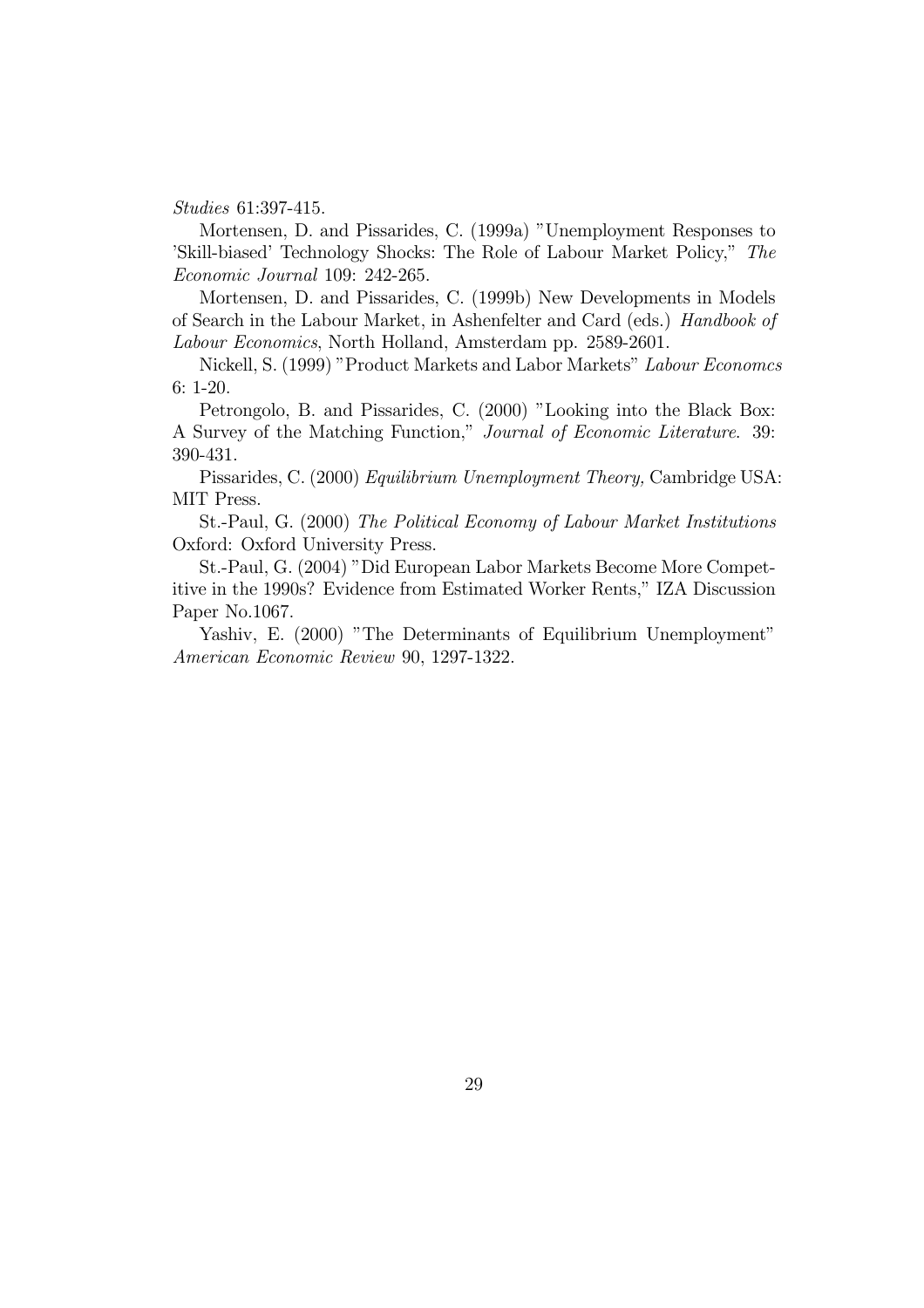## 7 Appendix

### 7.1 Derivation of job creation conditions in the rigid wage regime

Use the equilibrium valuation equation (8) to value a job under the rigid wage regime at  $x = R^r$ , imposing  $V^r = 0$  and the fact that at the destruction margin by definition  $J^r(R^r) + sT = 0$ , to solve for  $\lambda \int_{R^r}^1 J^r(z) dF(z)$ :

$$
\lambda \int_{R^r}^1 J^r(z)dF(z) = w^r - sR^r - [r + \lambda (1 - F(R^r))]sT
$$

Substitute this into (8) with  $V<sup>r</sup> = 0$  and obtain

$$
(r + \lambda) Jr(x) = s (x - Rr) - (r + \lambda) sT.
$$

Now set  $x = 1$  and use the zero profit condition in the rigid wage regime (10) to obtain the JC-condition:

$$
(r + \lambda) J^{r}(1) = s (1 - R^{r} - (r + \lambda)T) = (r + \lambda) \left[ \frac{sk}{q(\theta^{r})} \right]
$$

$$
\Rightarrow \frac{(1 - R^{r})}{(r + \lambda)} - T = \frac{k}{q(\theta^{r})}
$$
(30)

The derivation for the flexible wage case (e.g. Pissarides 2000) simply replaces  $w<sup>r</sup>$  with the competitive analog (13), and similar manipulations lead to the JC-condition for the individually negotiated wage case:

$$
(1 - \beta) \left(\frac{1 - R}{r + \lambda} - T\right) = \frac{k}{q(\theta)}.
$$
\n(31)

### 7.2 Derivation of job destruction condition in the rigid wage regime

Rewrite the job valuation equation (8) and impose  $V^r = 0$  to obtain

$$
(r + \lambda) Jr(x) = sx - wr + \lambda \int_{Rr}^{1} Jr(z) dF(z) - \lambda F(Rr) sT.
$$
 (32)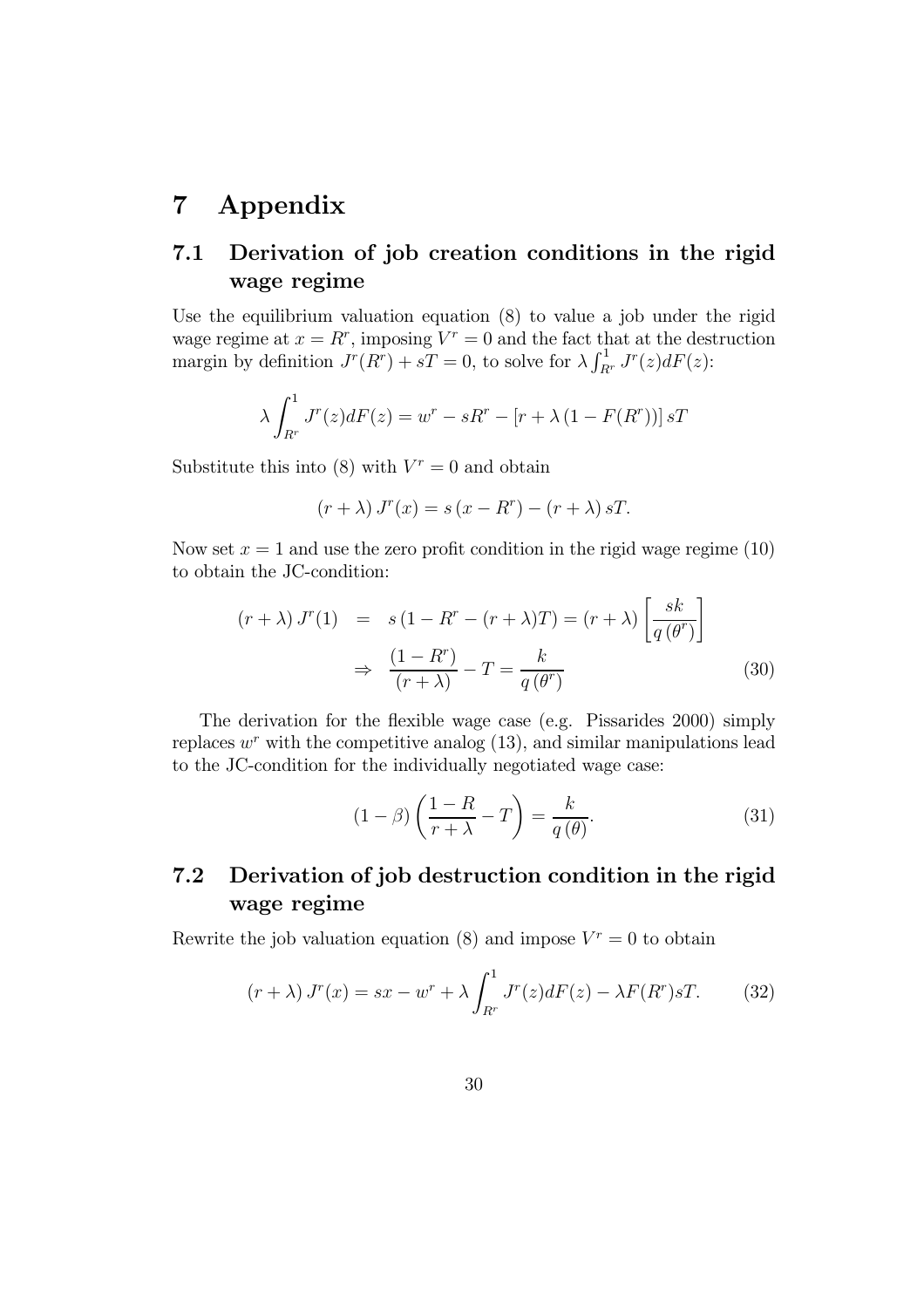Substitute  $J^r(z) = \frac{s(z - R^r)}{(r + \lambda)} - sT$  in the integral on the right hand side:

$$
(r + \lambda) J^{r}(x) = sx - w^{r} + \lambda \int_{R^{r}}^{1} \frac{s (z - R^{r})}{r + \lambda} dF(z)
$$

$$
- \lambda [1 - F(R^{r})] sT - \lambda F(R^{r}) sT
$$

$$
= sx - w^{r} + \frac{\lambda s}{r + \lambda} \int_{R^{r}}^{1} (z - R^{r}) dF(z) - \lambda sT. \tag{33}
$$

Imposing  $x = R^r$  and  $J^r(R^r) = -sT$  yields the condition for job destruction

$$
w^{r} = sR^{r} + \frac{\lambda s}{(r+\lambda)} \int_{R^{r}}^{1} (z - R^{r}) dF(z) + rsT
$$

Now substitute  $w^r = \overline{w} + \phi s$  and rearrange:

$$
sR^{r} + \frac{\lambda s}{r + \lambda} \int_{R^{r}}^{1} (z - R^{r}) dF(z) = \overline{w} + \phi s - rsT
$$

The flexible wage case is solved analogously to the rigid case (See Mortensen and Pissarides (1999a,b)

$$
sR + \frac{s\lambda}{r+\lambda} \int_{R}^{1} (z-R)dF(z) = b + \frac{\beta sk\theta}{1-\beta} + \lambda \left[1 - F(R)\right]\rho - rsT.
$$

### 7.3 Comparative statics in the rigid wage regime

The two equations for the job destruction and creation conditions under rigid wages, rewritten slightly:

$$
R^{r} + \frac{\lambda}{r + \lambda} \int_{R^{r}}^{1} (z - R^{r}) dF(z) = \frac{\overline{w}}{s} + \phi - rT
$$
\n
$$
\frac{k}{q(\theta^{r})} = \frac{(1 - R^{r})}{(r + \lambda)} - T
$$
\n(34)

Differentiation and rearrangement leads to the form  $A^r \left[ \begin{array}{c} dR^r \\ d\rho^r \end{array} \right]$  $d\theta^r$ ¸  $=$  **b**<sup>r</sup>, with

$$
\mathbf{A} = \begin{bmatrix} 1 - \frac{\lambda}{r + \lambda} (1 - R^r) & 0 \\ \frac{1}{r + \lambda} & -\frac{kq'}{q^2} \end{bmatrix}, \text{ and } \mathbf{b} = \begin{bmatrix} \frac{d\overline{w}}{s} - \frac{\overline{w}}{s^2} ds + d\phi - r dT - T dr \\ -\frac{1 - R^r}{(r + \lambda)^2} (dr + d\lambda) - dT - \frac{dk}{q} \end{bmatrix}.
$$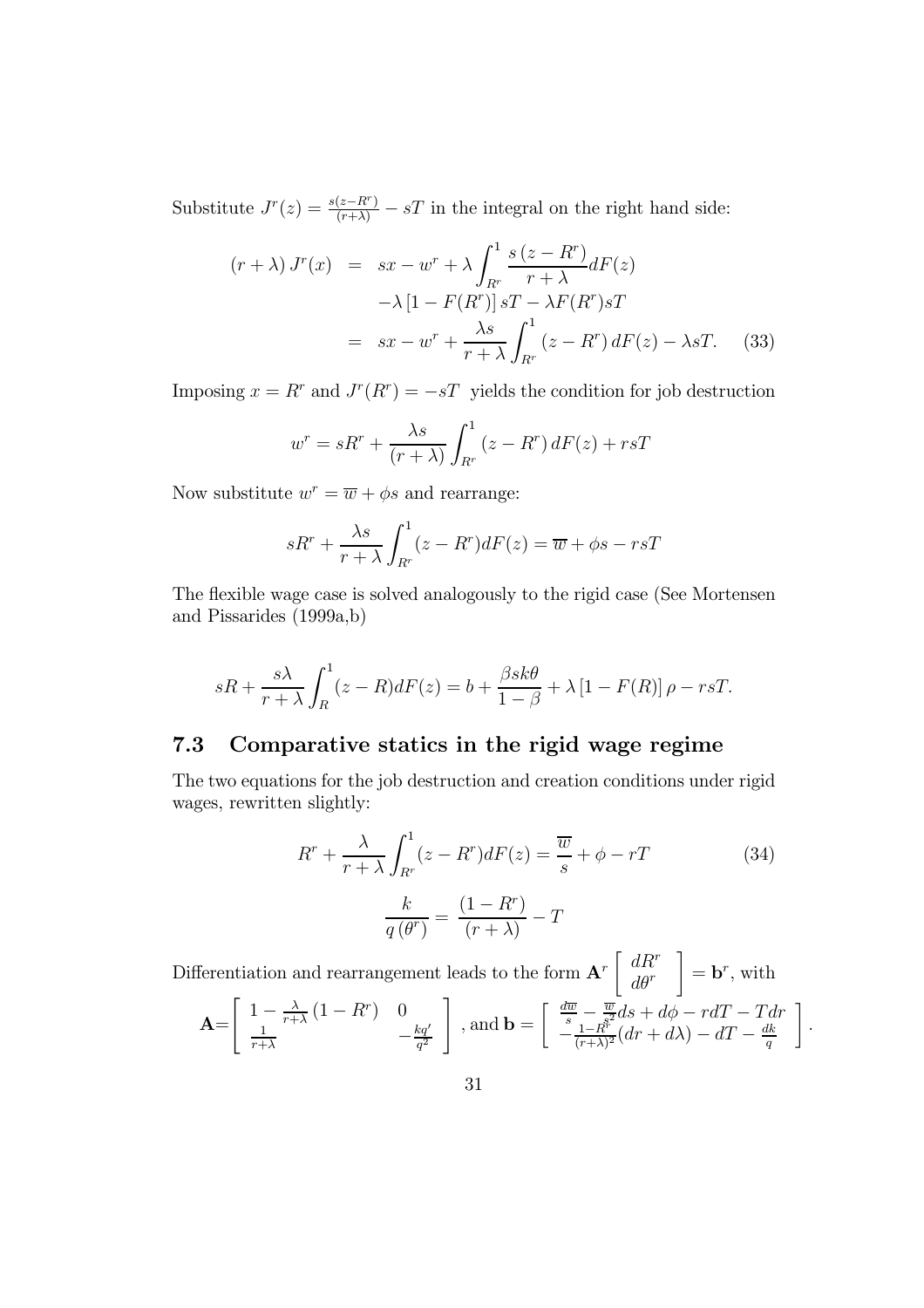Inspection reveals that the determinant of **A** is now given by  $\Delta^r$  ≡  $\left[1-\frac{\lambda}{r+\lambda}\left(1-R^r\right)\right]\left[-\frac{kq'}{q^2}\right]$ which is also unambiguously positive. The comparative statics results are

$$
\frac{\partial R^r}{\partial s} = \frac{\frac{\overline{w}}{s^3} \frac{kq'}{q^2}}{\Delta^r} < 0; \frac{\partial \theta^r}{\partial s} = \frac{\frac{\overline{w}}{s^2(r+\lambda)}}{\Delta^r} > 0
$$
\n
$$
\frac{\partial R^r}{\partial \overline{w}} = \frac{-\frac{kq'}{sq'}}{\Delta^r} > 0; \frac{\partial \theta^r}{\partial \overline{w}} = \frac{-\frac{1}{s(r+\lambda)}}{\Delta^r} < 0
$$
\n
$$
\frac{\partial R^r}{\partial \phi} = \frac{-\frac{kq'}{q^2}}{\Delta^r} > 0; \frac{\partial \theta^r}{\partial \phi} = \frac{-\frac{1}{(r+\lambda)}}{\Delta^r} < 0
$$
\n
$$
\frac{\partial R^r}{\partial b} = \frac{\partial R^r}{\partial \beta} = \frac{\partial R^r}{\partial \rho} = 0; \frac{\partial \theta^r}{\partial b} = \frac{\partial \theta^r}{\partial \beta} = \frac{\partial \theta^r}{\partial \rho} = 0
$$
\n
$$
\frac{\partial R^r}{\partial T} = \frac{r}{\Delta^r} \frac{kq'}{\Delta^r} < 0; \frac{\partial \theta^r}{\partial T} = \frac{-\frac{\lambda}{r+\lambda}}{\Delta^r} \frac{R^r}{\Delta^r} < 0
$$
\n
$$
\frac{\partial R^r}{\partial r} = \frac{-T}{\Delta^r} \frac{kq'}{\Delta^r} > 0; \frac{\partial \theta^r}{\partial r} = \frac{\frac{T}{(r+\lambda)}}{\Delta^r} > 0
$$

## 7.4 Derivation of the Equilibrium Labor Market State Valuations

In this section we derive expressions for the equilibrium capital asset values of the state of employment at full initial productivity  $(W(1)$  or  $W<sup>r</sup>)$ , and the value of a newly-filled vacancy  $(J(1)$  or  $J^r(1)$ .

#### 7.4.1 Flexible Wage Regime

Rearrange the first order condition or sharing rule (11) using (15), and (12) to get

$$
W(1) = \frac{b}{r} + \frac{\beta s (1 - R^*)}{(r + \lambda)} + \frac{\beta s k \theta^*}{r (1 - \beta)}
$$
(35)

so

$$
\frac{\partial W(1)}{\partial s} = \frac{\beta(1 - R^*)}{(r + \lambda)} + \frac{\beta k \theta^*}{r(1 - \beta)} - \frac{\beta s}{(r + \lambda)} \frac{\partial R^*}{\partial s} + \frac{\beta s k}{r(1 - \beta)} \frac{\partial \theta^*}{\partial s}
$$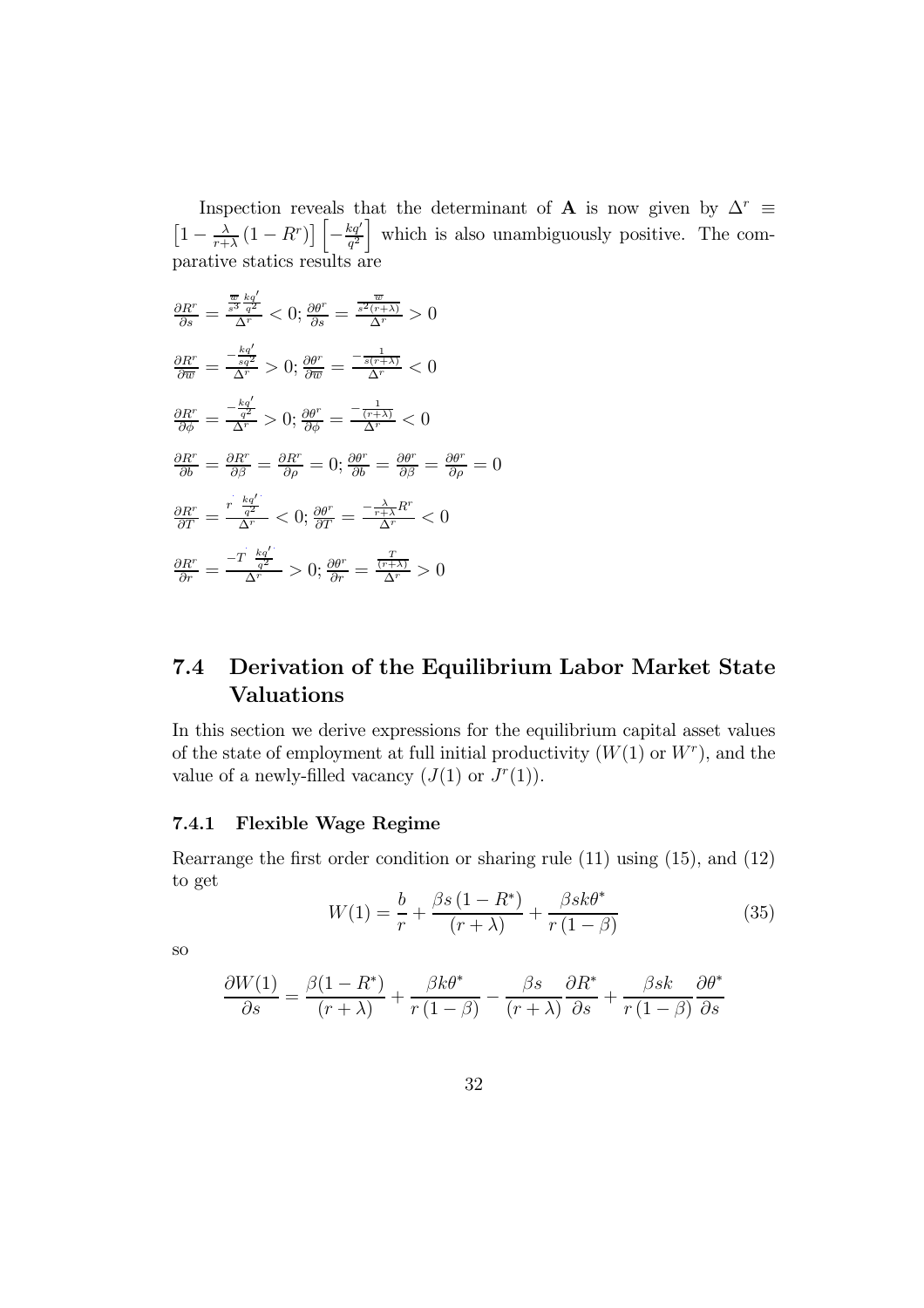$$
= \frac{\beta}{(r+\lambda)r} \left[ r(1-R^*) + \frac{(r+\lambda)\beta k\theta^*}{(1-\beta)} - rs\frac{\partial R^*}{\partial s} + \frac{k(r+\lambda)}{(1-\beta)}\frac{\partial \theta^*}{\partial s} \right] > 0. \tag{36}
$$

so in  $(s, W)$  space, the valuation of the competitive employment state is strictly increasing in skill s. Intuitively, s has three effects on the valuation of a job. First it increases the flow payoff in all cases that the job survives. Second it lowers the threshold value of productivity, holding all else constant, and thereby increases the expected duration of the job. Finally, it raises equilibrium job tightness in the local labor market, raising the probability of finding a job in that labor market, given that one is unemployed.The sign of the second derivative involves the curvature of response of  $R^*$  and  $\theta^*$ respectively to s :

$$
\frac{\partial W^2(1)}{\partial s^2} = -\frac{\beta}{(r+\lambda)} \left[ \frac{\partial R^*}{\partial s} + s \frac{\partial^2 R^*}{\partial s^2} \right] + \frac{\beta k}{r(1-\beta)} \left[ \frac{\partial \theta^*}{\partial s} + s \frac{\partial^2 \theta^*}{\partial s^2} \right] \tag{37}
$$

and is ambiguous. One sufficient condition for convexity of the value of competitive segment employment is that  $R^*$  and  $\theta^*$  are not too responsive to s:  $\frac{s\frac{\partial^2 R^*}{\partial s^2}}{\frac{\partial R^*}{\partial s}} < 1$  and  $\frac{s\frac{\partial^2 \theta^*}{\partial s^2}}{\frac{\partial \theta^*}{\partial s}} > -1$ .

For the valuation of firms, we have

$$
J(1) = \frac{sk}{q(\theta)}
$$

and differentiate, obtaining:

$$
\frac{\partial J(1)}{\partial s} = \frac{k}{q(\theta)} - \frac{skq(\theta)}{q^2} \frac{\partial \theta}{\partial s} > 0
$$
\n(38)

so that an increase in skills unambiguously increases the value of the firm (filled job). For the same reasons as above, the sign of the second derivative of  $J(1)$  with respect to s cannot be determined unambiguously.

The derivatives of the equilibrium valuations of employment and filled jobs can be obtained in a straightforward way and their signs are summarized in the Table A1.

| Table A1  |  |  |  |  |    |  |
|-----------|--|--|--|--|----|--|
| Effect of |  |  |  |  | k. |  |
| . on      |  |  |  |  |    |  |
|           |  |  |  |  |    |  |
|           |  |  |  |  |    |  |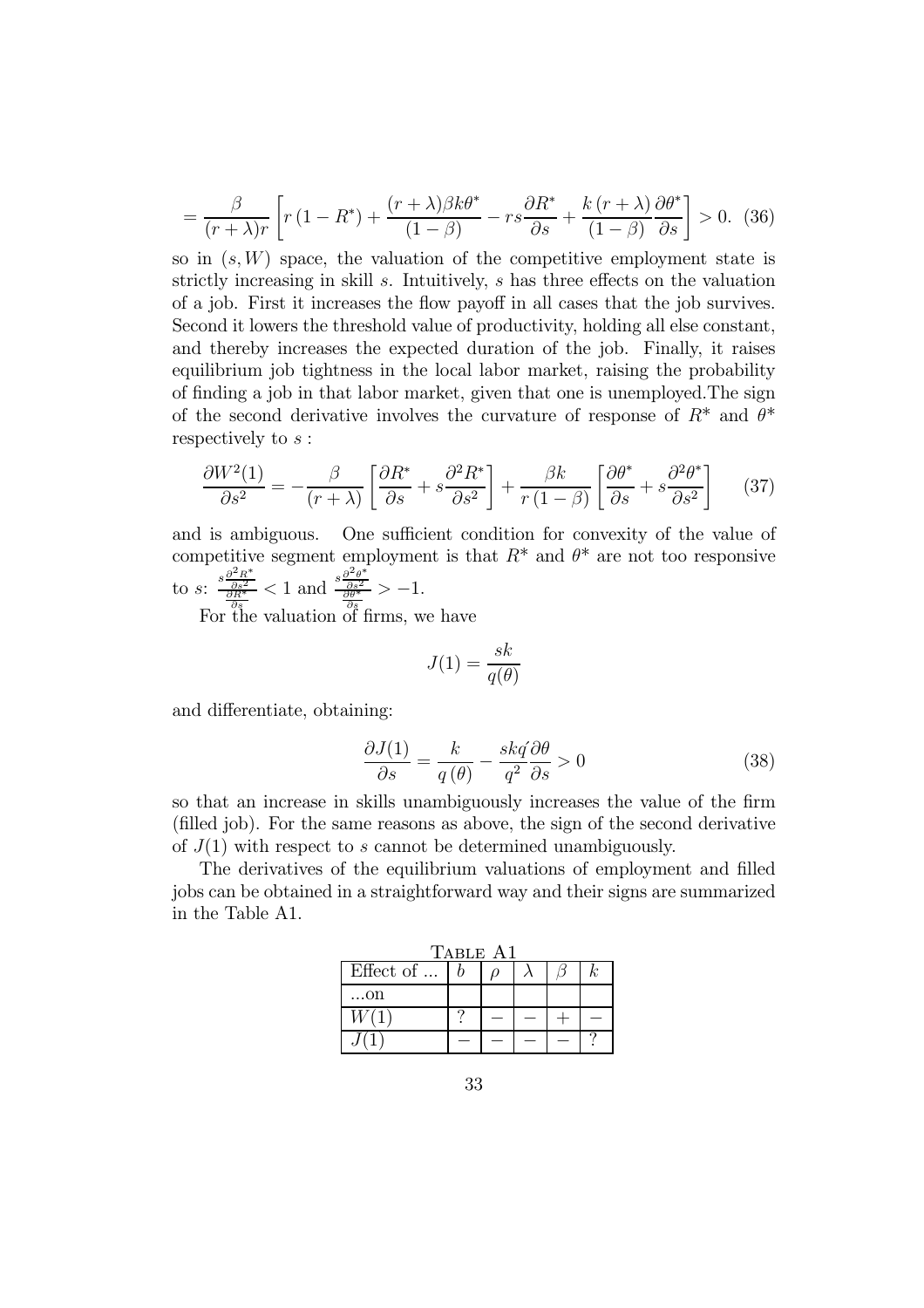The valuation of unemployment  $U$  is straightforward:

$$
rU = b + \theta q(\theta) [W(1) - U] \tag{39}
$$

$$
[r + \theta q(\theta)]U = b + \theta q(\theta)W(1)
$$
  

$$
U = \frac{b + \theta q(\theta)W(1)}{r + \theta q(\theta)}
$$
(40)

$$
W(1) - U = \frac{rW(1) - b}{r + \theta q(\theta)}
$$
(41)

but  $rW(1) = b + \frac{r\beta s(1-R^*)}{r+\lambda} + \frac{\beta sk\theta^*}{1-\beta}$  so

$$
W(1) - U = \frac{\frac{r\beta s (1 - R^*)}{(r + \lambda)} + \frac{\beta s k \theta^*}{(1 - \beta)}}{r + \theta q(\theta)}
$$

$$
W(1) - U + J(1) = \frac{\frac{r\beta s (1 - R^*)}{(r + \lambda)} + \frac{\beta s k \theta^*}{(1 - \beta)}}{r + \theta q(\theta)} + \frac{sk}{q(\theta)}
$$

$$
S(1) = \left[\frac{\frac{r\beta (1 - R^*)}{(r + \lambda)} + \frac{\beta k \theta^*}{(1 - \beta)}}{r + \theta q(\theta)} + \frac{k}{q(\theta)}\right]s
$$

#### 7.4.2 Rigid Wage Regime

Combining (7) and (5) and solving we obtain:

$$
W^{r} = \frac{b}{r} + \frac{1}{1 + \frac{\lambda F(R^{r})}{r + \theta^{r} q(\theta^{r})}} \left[ \frac{(\overline{w} + \phi s) - b}{r} \right].
$$

Note that if  $\overline{w} = b$ ,

$$
W^{r} = \frac{1}{r} \left[ b + \frac{1}{1 + \frac{\lambda F(R^{r})}{r + \theta^{r} q(\theta^{r})}} \phi s \right].
$$

As in the individualized-wage segment, it is possible to show that  $W<sup>r</sup>$  is unambiguously increasing in skill  $s$ . Intuitively, raising  $s$  raises the value of employment because it increases pay directly, as well as equilibrium job tightness in the local labor market, raising the probability of finding a job. It also increases the duration of a job. As long as  $\phi$  is strictly positive,